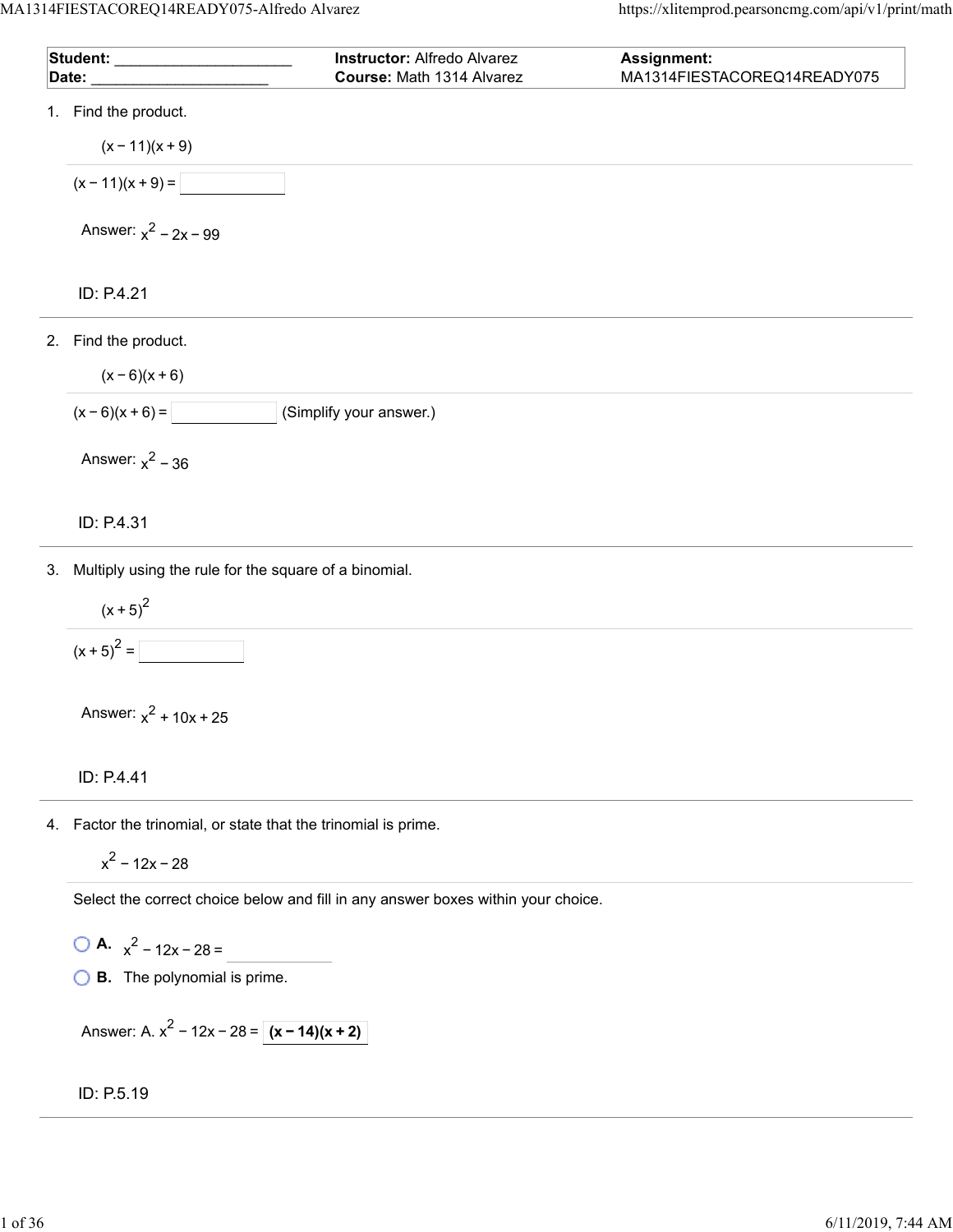5. Factor the given polynomial.

 $x^2 - 17x + 72$ 

Select the correct choice below and, if necessary, fill in the answer box within your choice.

$$
A. x^2 - 17x + 72 =
$$

**B.** The polynomial is prime.

Answer: A. 
$$
x^2 - 17x + 72 = (x - 9)(x - 8)
$$

ID: P.5.21

6. Factor the difference of two squares.

 $100x^2 - 121y^2$ 

Select the correct choice below and fill in any answer boxes within your choice.

- $\bigcirc$  **A.**  $100x^2 121y^2 =$
- **B.** The polynomial is prime.

Answer: A.  $100x^{2} - 121y^{2} = (10x + 11y)(10x - 11y)$ 

ID: P.5.43

7. Factor the expression completely or state that the polynomial is prime.

 $7x^2 - 7x - 14$ 

Select the correct choice below and fill in any answer boxes within your choice.

**A.**  $7x^2 - 7x - 14 =$ 

(Factor completely.)

**B.** The polynomial is prime.

Answer: A. 7x<sup>2</sup> – 7x – 14 =  $\boxed{7(x + 1)(x - 2)}$  (Factor completely.)

ID: P.5.73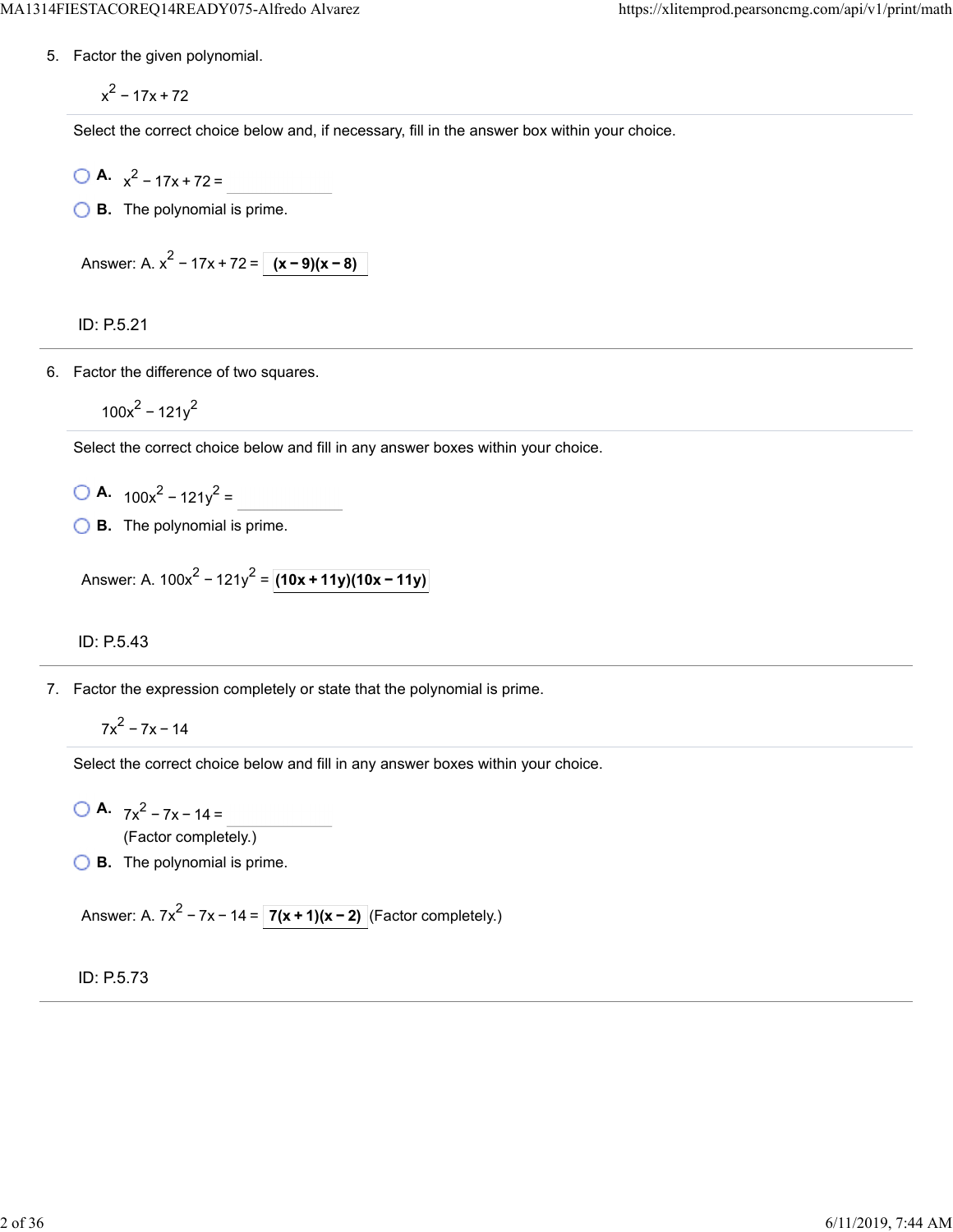8. Use factoring to solve the quadratic equation. Check by substitution or by using a graphing utility and identifying x-intercepts.

 $x^{2}$  – 3x – 54 = 0

The solution set is  $\{$ (Use a comma to separate answers as needed. Type repeated roots only once.)

Answer: − 6,9

ID: 1.5.1

9. Solve the equation by factoring.

$$
x^2 = 3x + 10
$$

The solution set is  $\{$ (Use a comma to separate answers as needed.)

Answer: 5, − 2

ID: 1.5.3

10. Solve the equation by factoring.

 $9x^{2}$  + 21x – 8 = 0

The solution set is  $\{$ (Use a comma to separate answers as needed.)

Answer: 1  $\frac{1}{3}$ , -  $\frac{1}{3}$ 8

ID: 1.5.5

11. Use factoring to solve the quadratic equation. Check by substitution or by using a graphing utility and identifying x-intercepts.

 $7x^{2}$  + 14x = 0

The solution set is  $\{$ (Use a comma to separate answers as needed.)

Answer: 0, − 2

ID: 1.5.9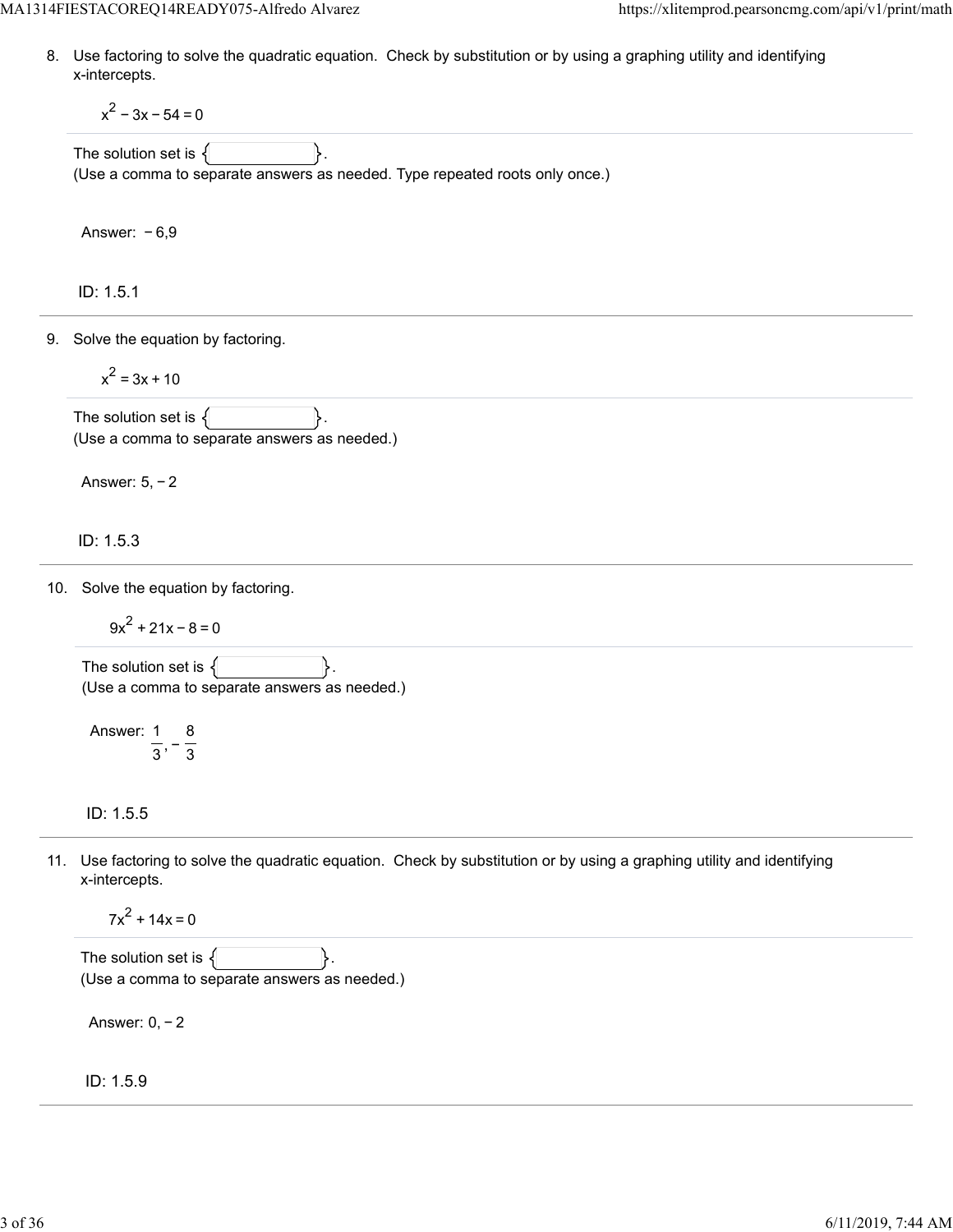12. Solve the equation by factoring.

 $47 - 47x = (7x + 2)(x - 1)$ 

The solution set is  $\{$ (Use a comma to separate answers as needed.)

Answer: 1, − 7

ID: 1.5.13

13. Solve the equation by the square root property.

$$
(x-4)^2=1
$$

What is the solution set?

 $\}$  (Use a comma to separate answers as needed.)

Answer: 3, 5

ID: 1.5.21

14. Solve the quadratic equation by completing the square.

$$
x^2 + 8x = 20
$$

What is the solution set?

 $\mathbb{R}$ 

(Use a comma to separate answers as needed.)

Answer: 2, − 10

ID: 1.5.47

15. Solve the following equation using the quadratic formula.

$$
x^2 + 8x + 15 = 0
$$

The solution set is  $\{$ (Type an exact answer, using radicals as needed. Use a comma to separate answers as needed.)

Answer: − 3, − 5

ID: 1.5.65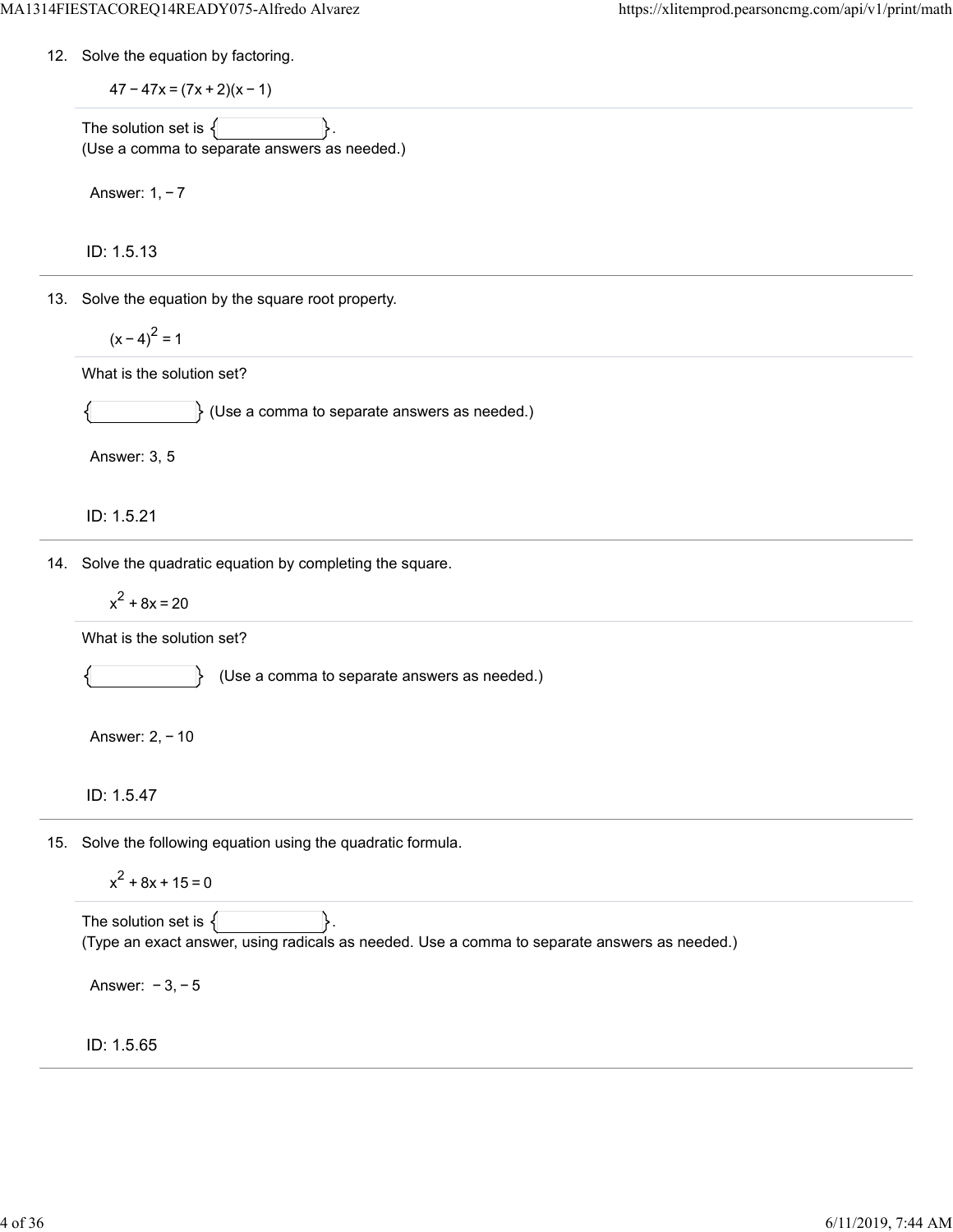(Type an exact answer, using radicals as needed. Express complex numbers in terms of  $i$ . Use a comma to separate

16.

Solve for x using the quadratic formula.

 $x^2 - 2x + 37 = 0$ 

Answer:  $1 + 6i$ ,  $1 - 6i$ 

ID: 1.5.73

17. Solve the equation by the method of your choice.

$$
2x^2-5x=25
$$

The solution set is  $\{$ (Type an exact answer, using radicals as needed. Use a comma to separate answers as needed.)

The solution set is  $\{$ 

answers as needed.)

Answer: 5, − 5 2

ID: 1.5.83

18. Solve the following equation.

$$
2x^2 - 32x + 128 = 0
$$

The solution set is  $\{$ (Use a comma to separate answers as needed.)

Answer: 8

ID: 1.5.95

19. In a round-robin chess tournament, each player is paired with every other player once. The function, shown below, models the number of chess games, N, that must be played in a round-robin tournament with t chess players. In a round-robin chess tournament, 10 games were played. How many players entered the tournament?

$$
N = \frac{t^2 - t}{2}
$$

How many players entered the tournament?

players (Simplify your answer.)

Answer: 5

ID: 1.5.131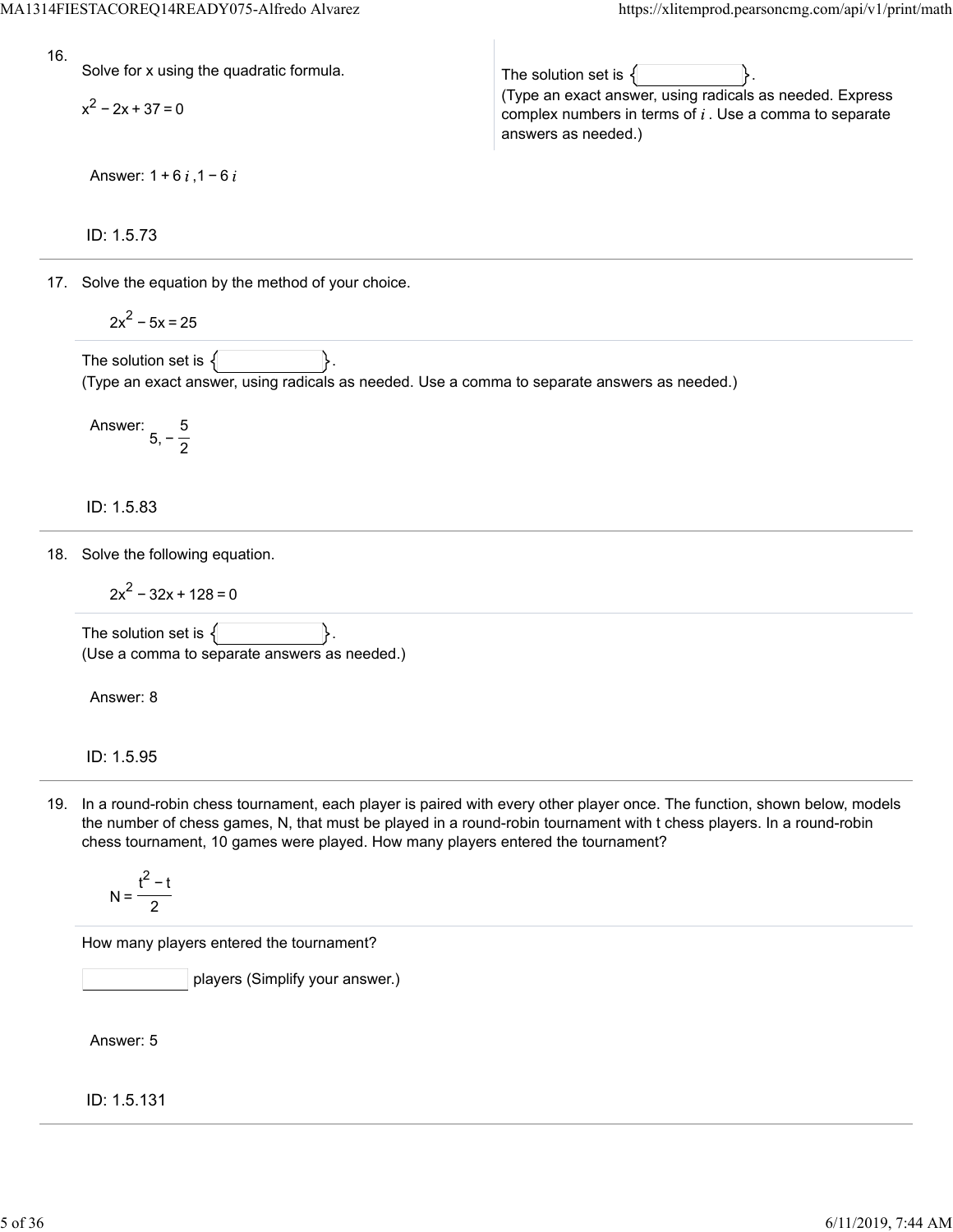20. Solve the given radical equation. Check all proposed solutions.

 $\sqrt{3x + 28} = x + 8$ 

Select the correct choice below and, if necessary, fill in the answer box to complete your choice.

- $\overline{A}$ . The solution set is  $\left\{ \right.$ (Use a comma to separate answers as needed.)
- **B.** There is no solution.

Answer: A. The solution set is  $\begin{cases} -4 \end{cases}$ . (Use a comma to separate answers as needed.)

ID: 1.6.15

21. Evaluate the function f(x) =  $x^2$  + 8x − 7 at the given values of the independent variable and simplify.

**a.**  $f(-2)$  **b.**  $f(x+1)$  **c.**  $f(-x)$ 

**a.**  $f(-2) =$  (Simplify your answer.)

**b.**  $f(x + 1) =$  (Simplify your answer.)

**c.**  $f(-x) =$  (Simplify your answer.)

Answers − 19

 $x^2$  + 10x + 2  $x^2 - 8x - 7$ 

ID: 2.1.29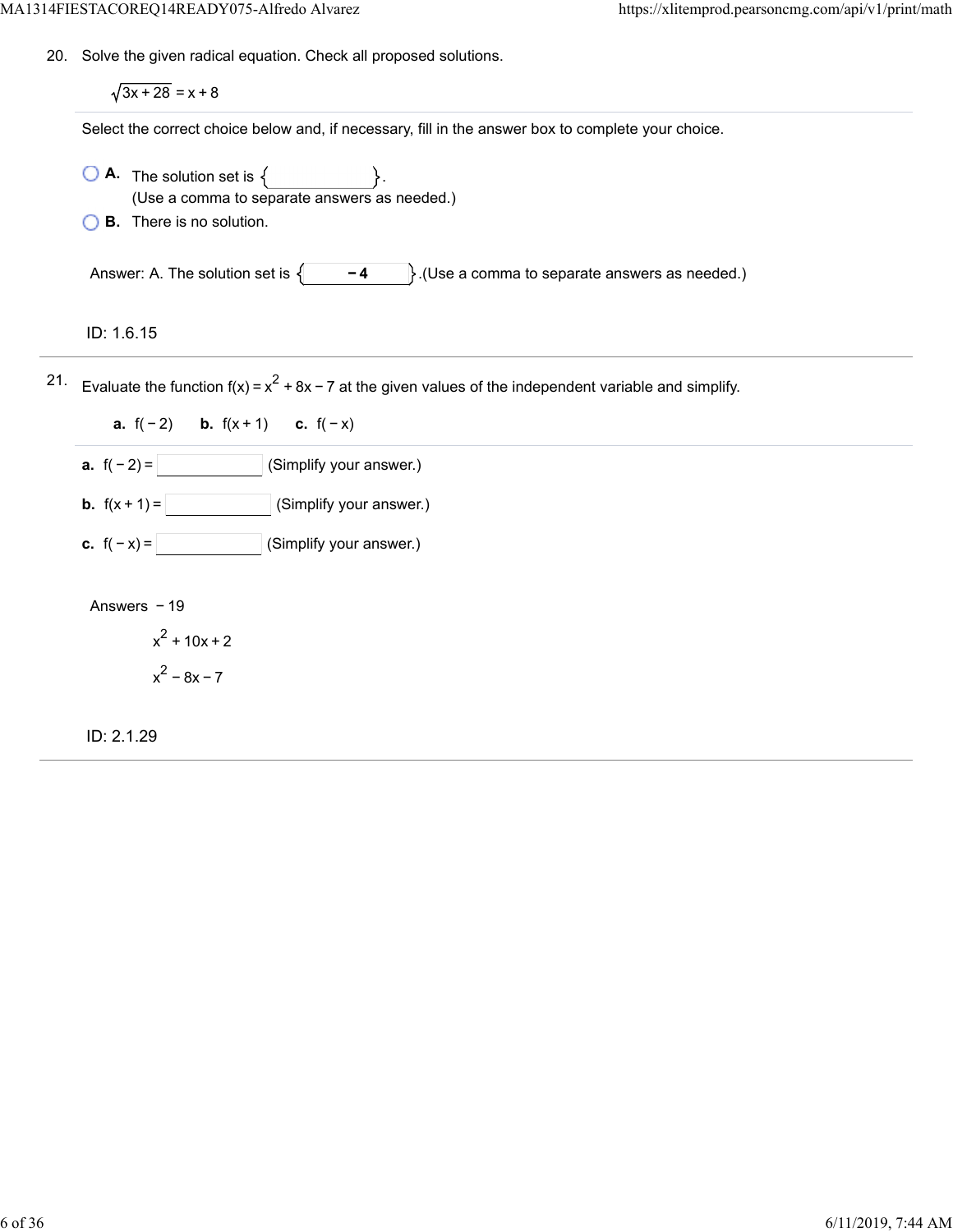Graph the given functions, f and g, in the same rectangular coordinate system. Then describe how the graph of g is related to the graph of f.

 $f(x) = x$  $g(x) = x + 4$ 

Use the graphing tool to graph the functions.

How is the graph of f shifted to get the graph of g?

The graph of g is the graph of f shifted (1)  $by$  units.



 $(1)$  O up down

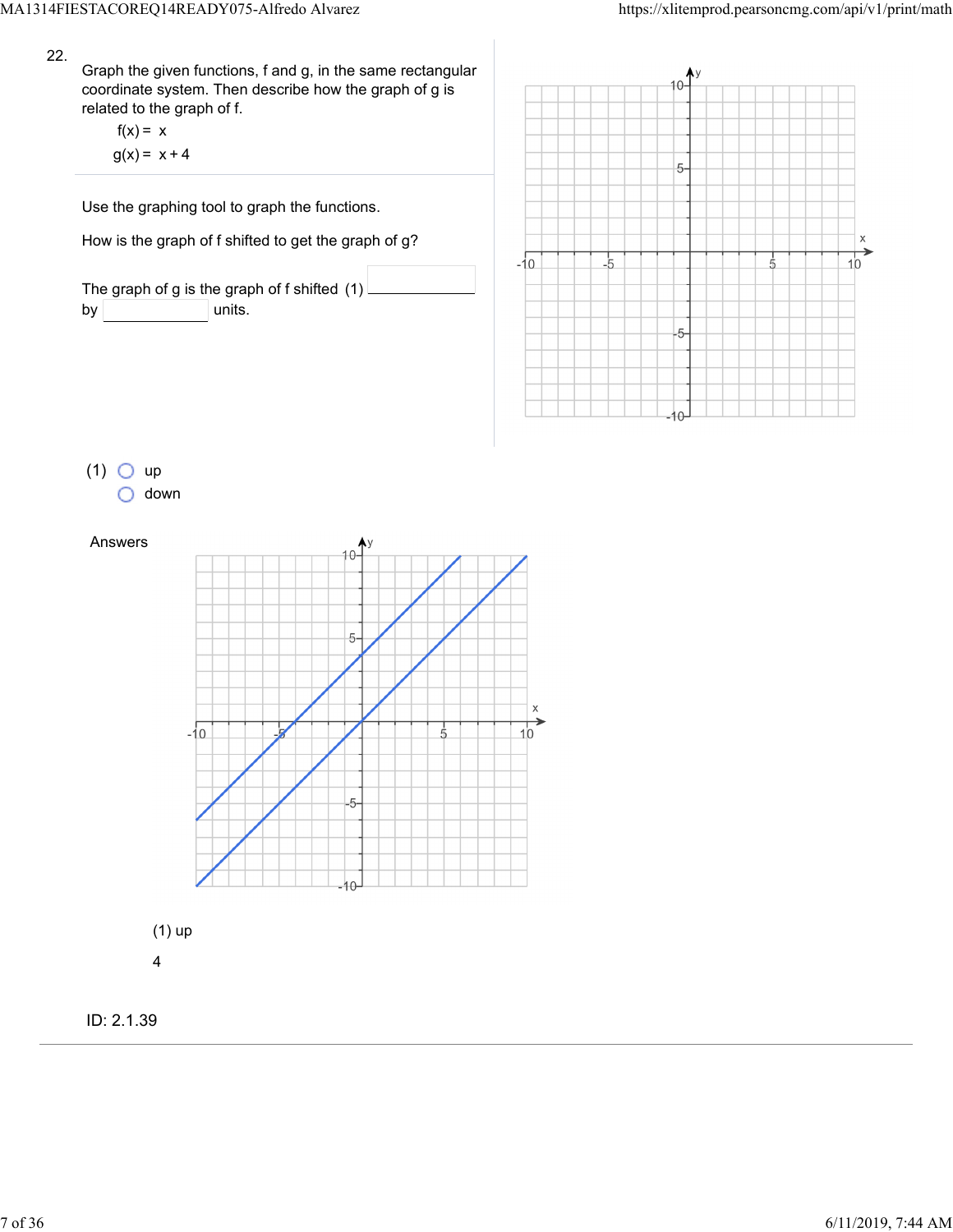- 23. Use the graph to determine
	- **(a)** open intervals on which the function is increasing, if any.
	- **(b)** open intervals on which the function is decreasing, if any.
	- **(c)** open intervals on which the function is constant, if any.



**(a)** Select the correct choice below and, if necessary, fill in the answer box to complete your choice.

- **A.** The function is increasing on the interval(s) . (Type your answer in interval notation. Use a comma to separate answers as needed.)
- **B.** The function is never increasing.
- **(b)** Select the correct choice below and, if necessary, fill in the answer box to complete your choice.
- **A.** The function is decreasing on the interval(s) . (Type your answer in interval notation. Use a comma to separate answers as needed.)
- **B.** The function is never decreasing.
- **(c)** Select the correct choice below and, if necessary, fill in the answer box to complete your choice.
- **A**. The function is constant on the interval(s) **A**. (Type your answer in interval notation. Use a comma to separate answers as needed.)
- **B.** The function is never constant.

Answers A. The function is increasing on the interval(s)  $|(-\infty, -4), (-3, -2)|$ 

(Type your answer in interval notation. Use a comma to separate answers as needed.)

A. The function is decreasing on the interval(s)  $|(-4, -3), (-2, \infty)|$ .

(Type your answer in interval notation. Use a comma to separate answers as needed.)

B. The function is never constant.

ID: 2.2.9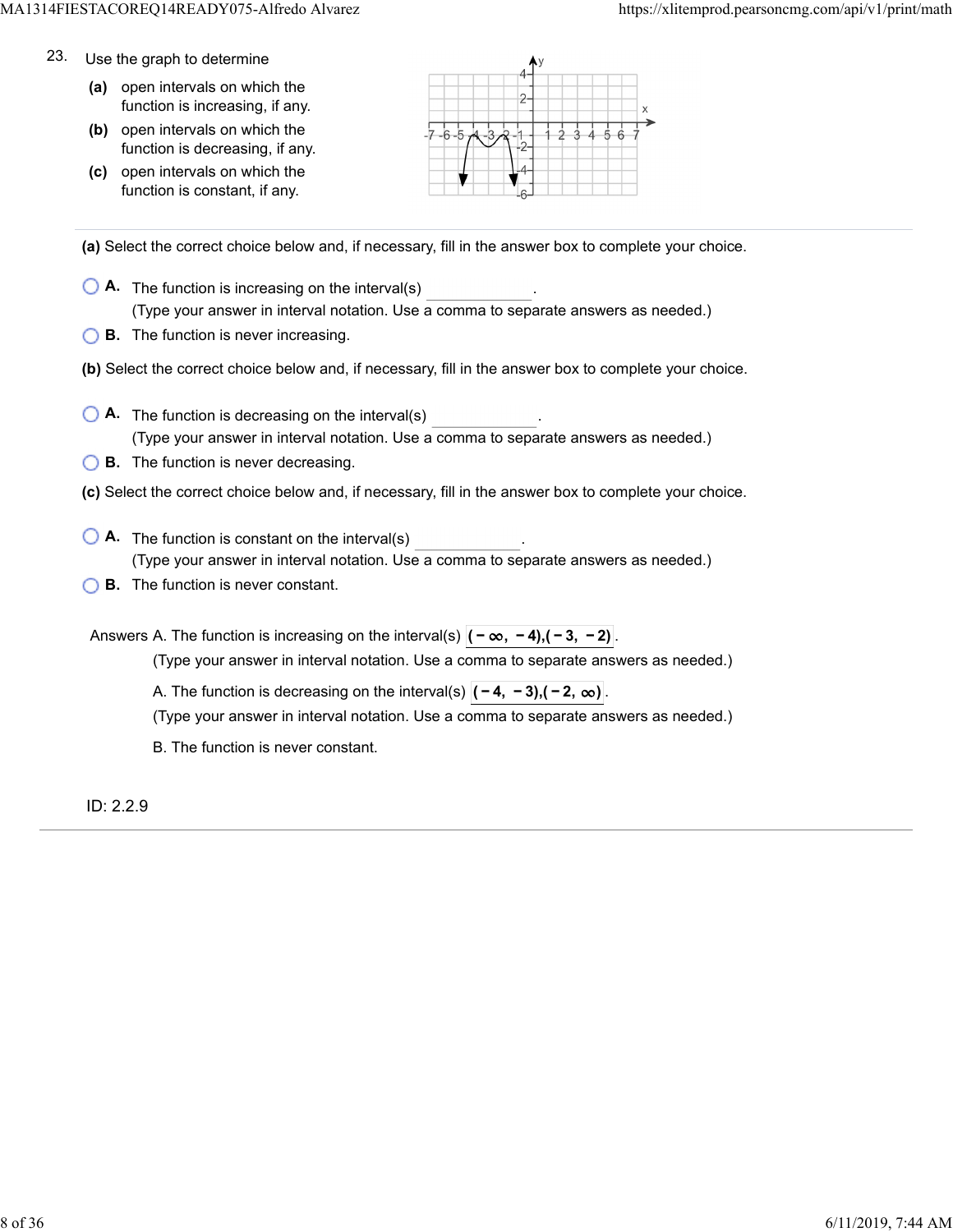| 24. | The graph and equation of the function f are given.<br>$f(x) = 2x^3 + 3x^2 - 12x + 7$<br>a. Use the graph to find any values at which f has a relative<br>maximum, and use the equation to calculate the relative<br>maximum for each value.<br>b. Use the graph to find any values at which f has a relative<br>minimum, and use the equation to calculate the relative<br>minimum for each value.<br>$[-5,5,1]$ by $[-35,35,5]$ |  |  |  |  |  |
|-----|-----------------------------------------------------------------------------------------------------------------------------------------------------------------------------------------------------------------------------------------------------------------------------------------------------------------------------------------------------------------------------------------------------------------------------------|--|--|--|--|--|
|     | a. Select the correct choice below and, if necessary, fill in the answer boxes to complete your choice.                                                                                                                                                                                                                                                                                                                           |  |  |  |  |  |
|     | A. The function f has (a) relative maxima(maximum) at<br>and the relative<br>maxima(maximum) are(is)<br>(Use a comma to separate answers as needed.)                                                                                                                                                                                                                                                                              |  |  |  |  |  |
|     | <b>B.</b> The function f has no relative maxima.                                                                                                                                                                                                                                                                                                                                                                                  |  |  |  |  |  |
|     | b. Select the correct choice below and, if necessary, fill in the answer boxes to complete your choice.                                                                                                                                                                                                                                                                                                                           |  |  |  |  |  |
|     | A. The function f has (a) relative minima(minimum) at<br>and the relative<br>minima(minimum) are(is)<br>(Use a comma to separate answers as needed.)                                                                                                                                                                                                                                                                              |  |  |  |  |  |
|     | <b>B.</b> The function f has no relative minima.                                                                                                                                                                                                                                                                                                                                                                                  |  |  |  |  |  |
|     | Answers A.<br>The function f has (a) relative maxima(maximum) at<br>$-2$<br>and the relative maxima(maximum)<br>$are($ is $)$<br>27<br>(Use a comma to separate answers as needed.)<br>А.<br>The function f has (a) relative minima(minimum) at<br>1<br>and the relative minima(minimum) are(is)<br>0<br>(Use a comma to separate answers as needed.)                                                                             |  |  |  |  |  |
|     | ID: 2.2.15                                                                                                                                                                                                                                                                                                                                                                                                                        |  |  |  |  |  |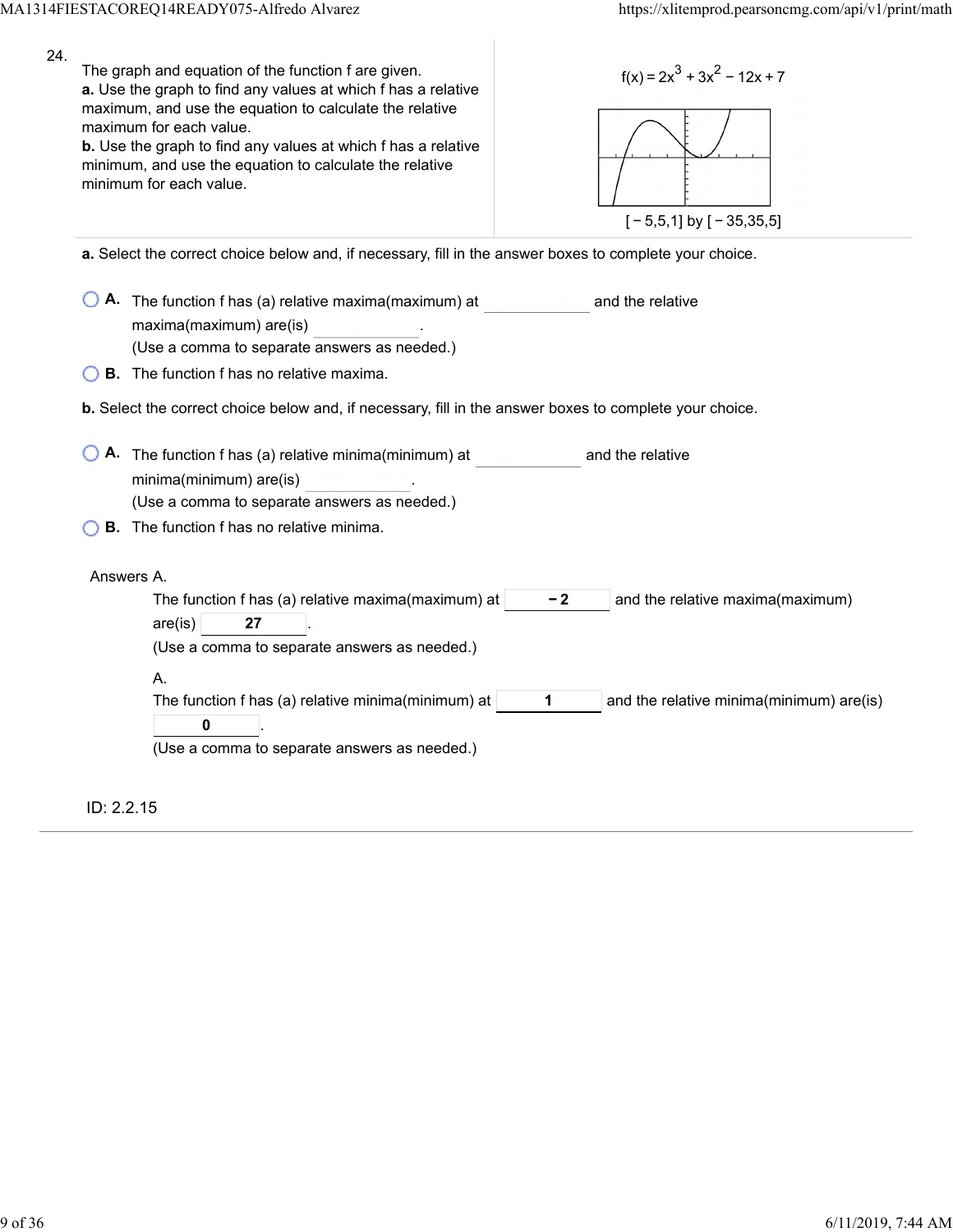25. The domain of the piecewise function is  $(-\infty, \infty)$ . **a.** Graph the function. **b.** Use your graph to determine the function's range.





# ID: 2.2.47

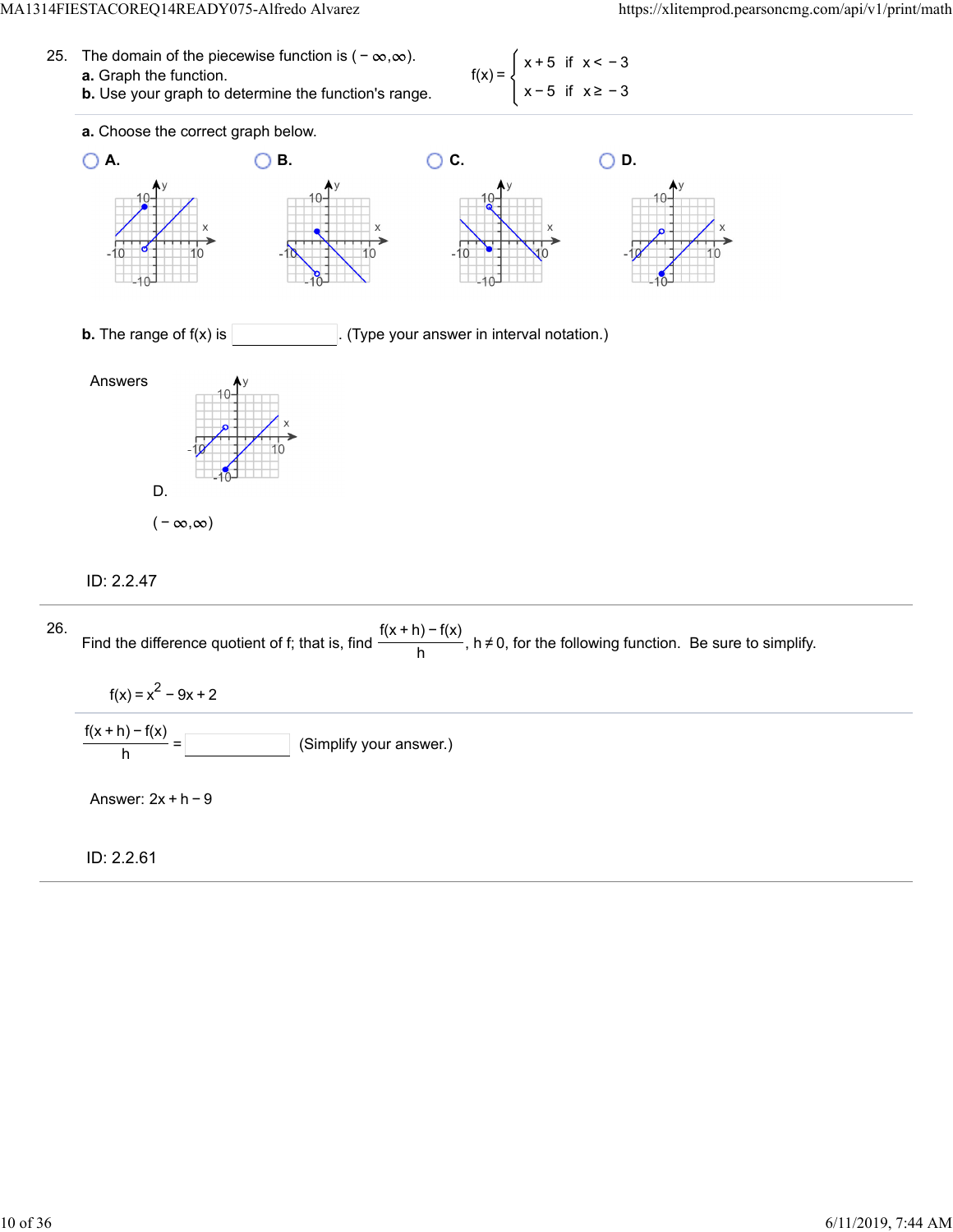Use the graph of  $y = f(x)$  to graph the function  $g(x) = f(x - 4) + 3.$ 



Choose the correct graph of g below.





# ID: 2.5.21

28. Find the domain of the function.

 $f(x) = \sqrt{32 - 4x}$ 

What is the domain of f?

(Type your answer in interval notation.)

Answer:  $(-\infty, 8]$ 

ID: 2.6.23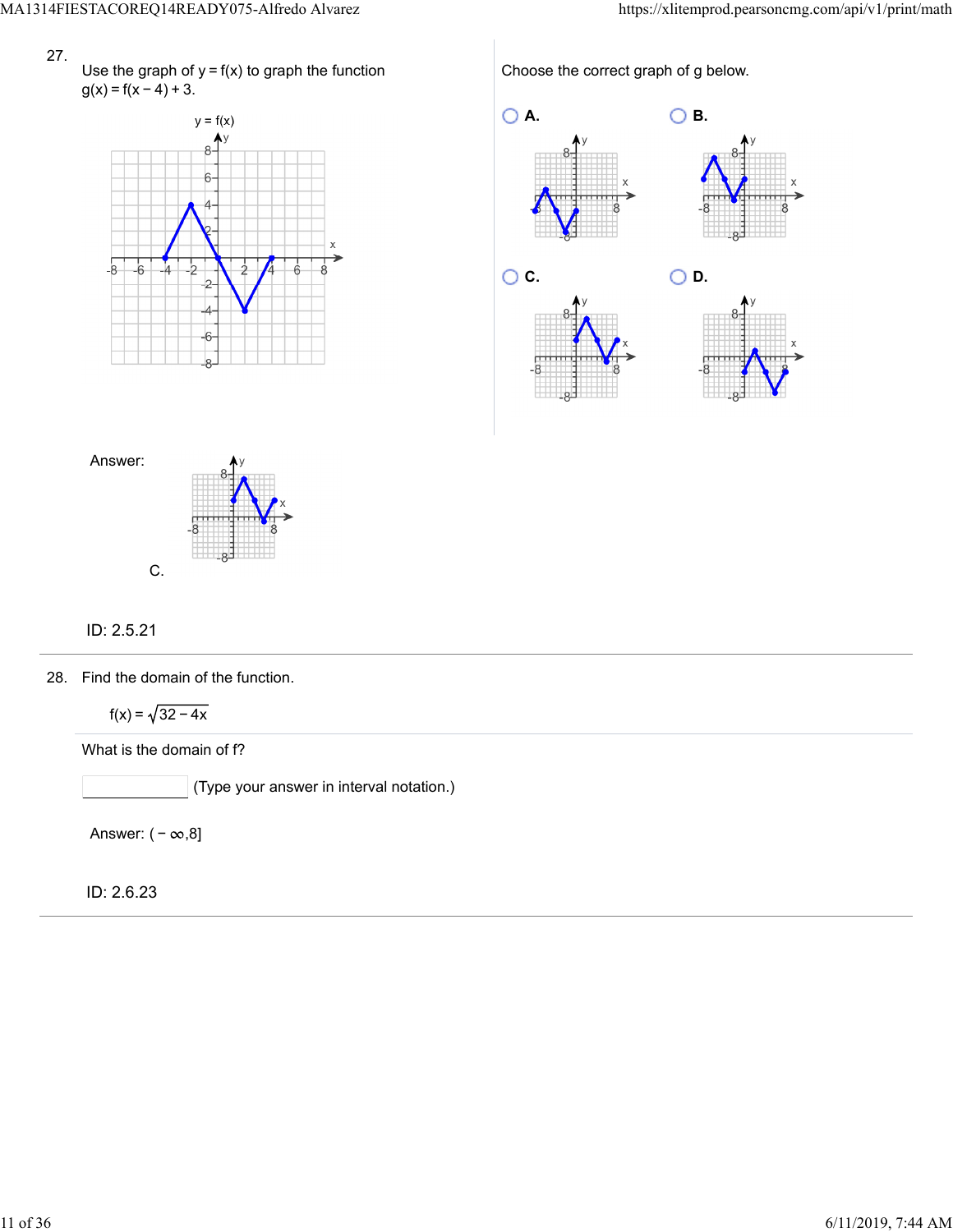First find 
$$
f + g
$$
,  $f - g$ ,  $fg$  and  $\frac{f}{g}$ . Then determine the domain for each function.

$$
f(x) = 4x^2 - 43x + 63, g(x) = x - 9
$$

$$
(f+g)(x) = \boxed{\qquad \qquad} \text{(Simplify your answer.)}
$$

What is the domain of  $f+g$ ?

O [0,
$$
\infty
$$
)  
O (- $\infty$ , $\infty$ )  
O  $\left(\frac{9}{7}, \infty\right)$   
O  $\left(-\infty, \frac{9}{7}\right) \cup \left(\frac{9}{7}, \infty\right)$   
(f - g)(x) = \_\_\_\_\_\_ (Simplify your answer.)

What is the domain of f-g?

O 
$$
(-\infty, \infty)
$$
  
O  $\left(\frac{9}{7}, \infty\right)$   
O  $\left(-\infty, \frac{63}{43}\right) \cup \left(\frac{63}{43}, \infty\right)$   
O  $[0, \infty)$ 

$$
(\text{fg})(x) =
$$

What is the domain of fg?

O 
$$
(-\infty, \infty)
$$
  
\nO  $(-\infty, 9) \cup (9, \infty)$   
\nO  $\left(\frac{18}{11}, \infty\right)$   
\nO  $\left(-\infty, \frac{18}{11}\right) \cup \left(\frac{18}{11}, \infty\right)$   
\n $\left(\frac{1}{9}\right)(x) =$  [Simplify your answer.)  
\nWhat is the domain of  $\frac{1}{9}$ ?  
\nO  $(-\infty, \infty)$   
\nO  $(9, \infty)$   
\nO  $(-\infty, 9) \cup (9, \infty)$   
\nO  $[0, \infty)$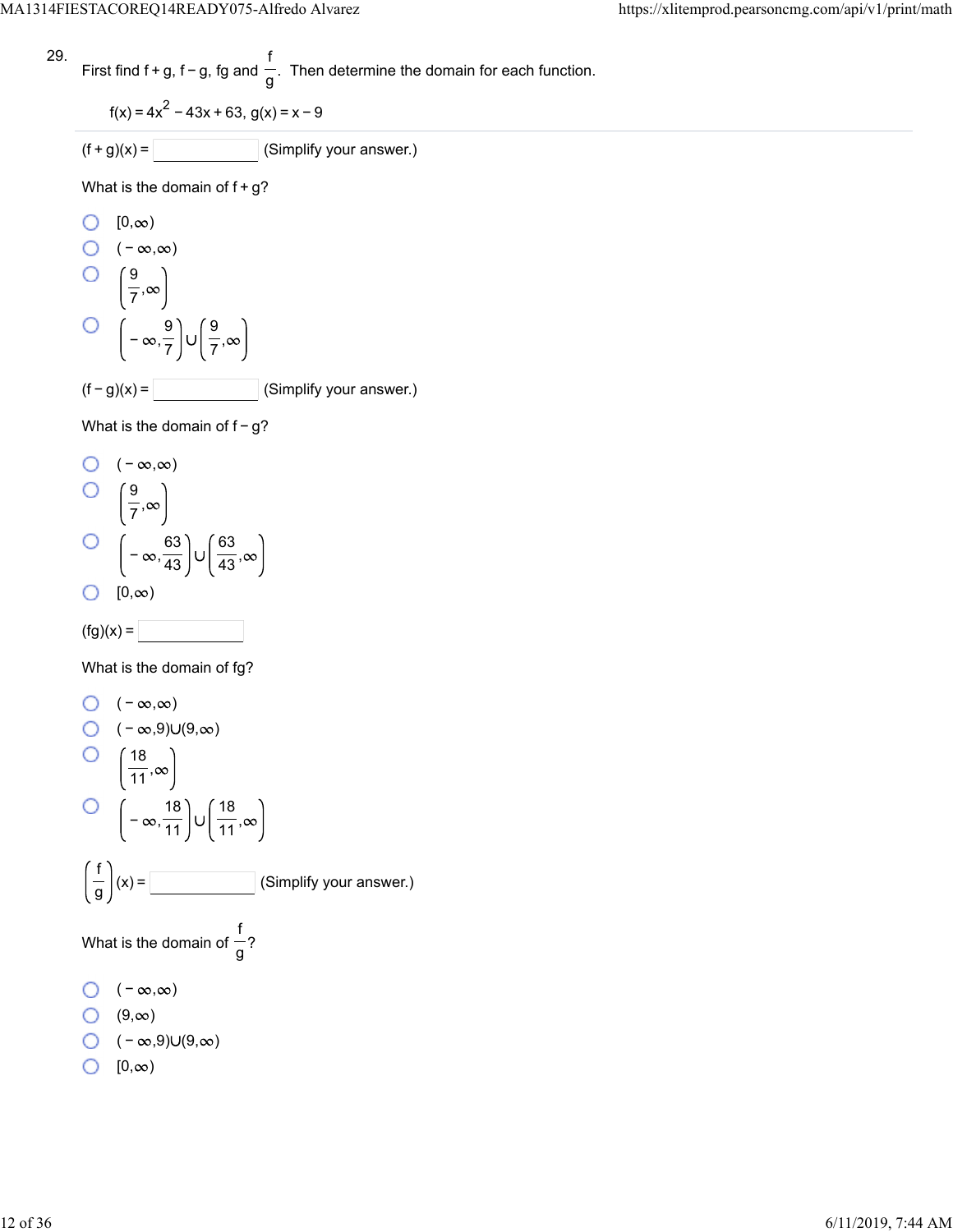Answers 
$$
4x^2 - 42x + 54
$$
  
\n $(-\infty, \infty)$   
\n $4x^2 - 44x + 72$   
\n $(-\infty, \infty)$   
\n $4x^3 - 79x^2 + 450x - 567$   
\n $(-\infty, \infty)$   
\n $4x - 7$   
\n $(-\infty, 9) \cup (9, \infty)$ 

ID: 2.6.35

30. For f(x) = 5x and  $g(x) = x + 1$ , find the following functions.

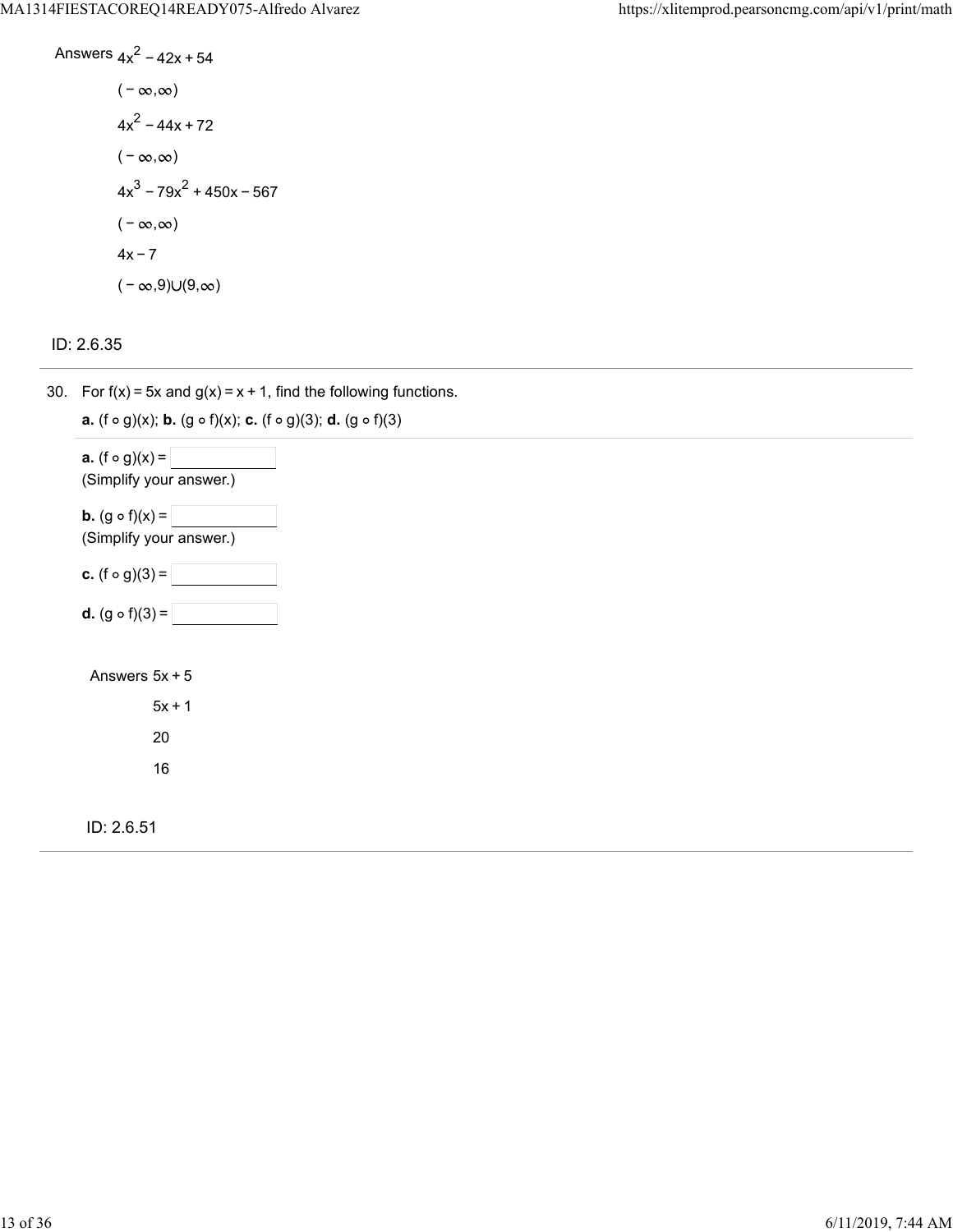31. For  $f(x) = x + 3$  and  $g(x) = 3x + 5$ , find the following functions.

**a.**  $(f \circ g)(x)$ ; **b.**  $(g \circ f)(x)$ ; **c.**  $(f \circ g)(1)$ ; **d.**  $(g \circ f)(1)$ **a.**  $(f \circ g)(x) =$  (Simplify your answer.) **b.**  $(g \circ f)(x) =$  (Simplify your answer.) **c.** (f  $\circ$  g)(1) = **d.**  $(g \circ f)(1) =$ Answers  $3x + 8$  $3x + 14$ 11 17

```
ID: 2.6.53
```
32. For  $f(x) = 4 - x$  and  $g(x) = 4x^2 + x + 5$ , find the following functions.

**a.**  $(f \circ g)(x)$ ; **b.**  $(g \circ f)(x)$ ; **c.**  $(f \circ g)(2)$ ; **d.**  $(g \circ f)(2)$ 



ID: 2.6.59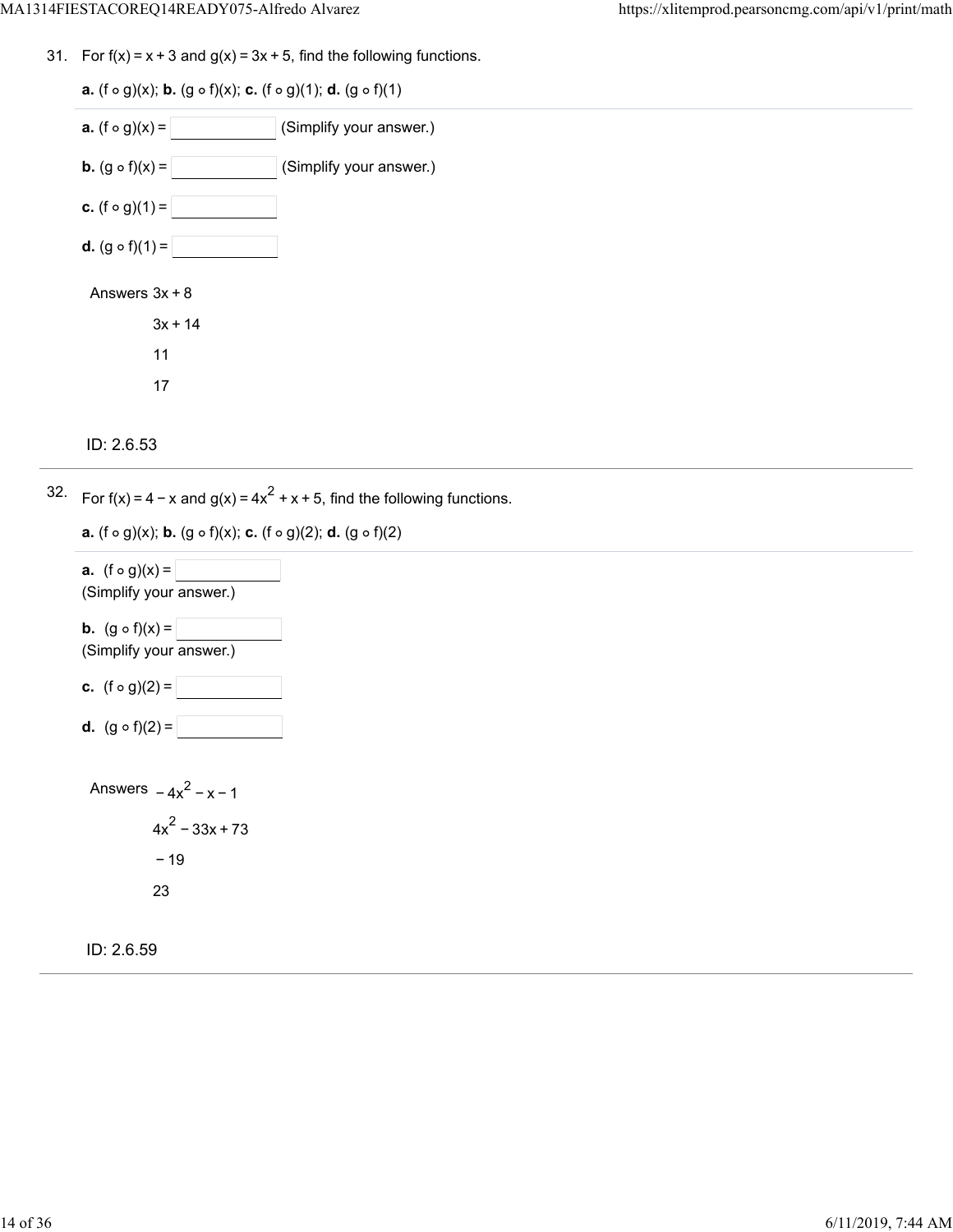33. Find the distance between the pair of points.

 $(4, 1)$  and  $(8, 4)$ 

The distance between the points is  $\boxed{\qquad \qquad}$  units. (Round to two decimal places as needed.)

Answer: 5

ID: 2.8.1

34. Find the midpoint of the line segment with the given endpoints.

 $(6, 8)$  and  $(4, 10)$ 

The midpoint of the segment is (Type an ordered pair.)

Answer: (5,9)

ID: 2.8.19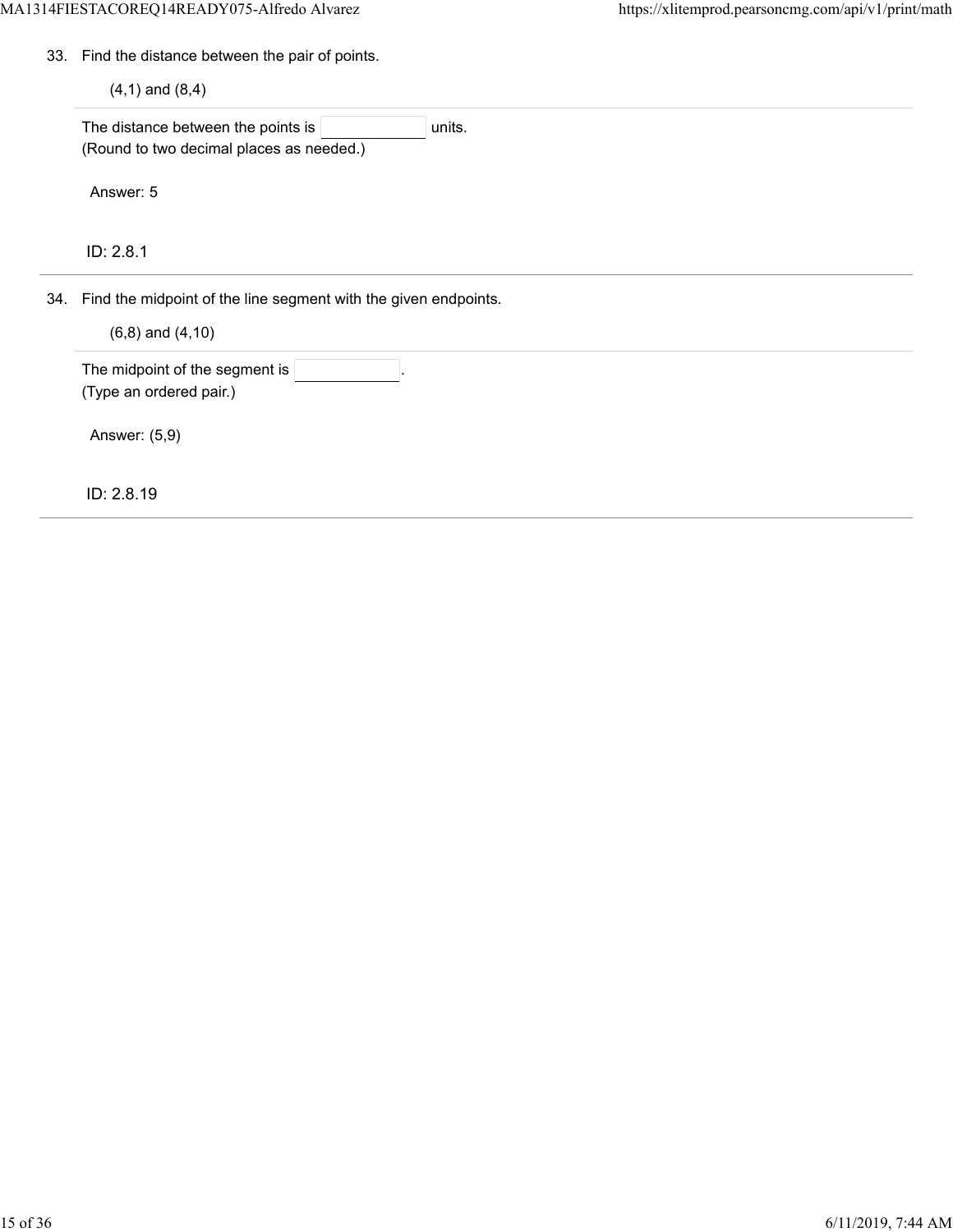Complete the square and write the equation of the circle in standard form. Then determine the center and radius of the circle to graph the equation.

$$
x^2 + y^2 + 8x + 4y + 19 = 0
$$

The equation in standard form is (Simplify your answer.)

Use the graphing tool to graph the circle.





ID: 2.8.53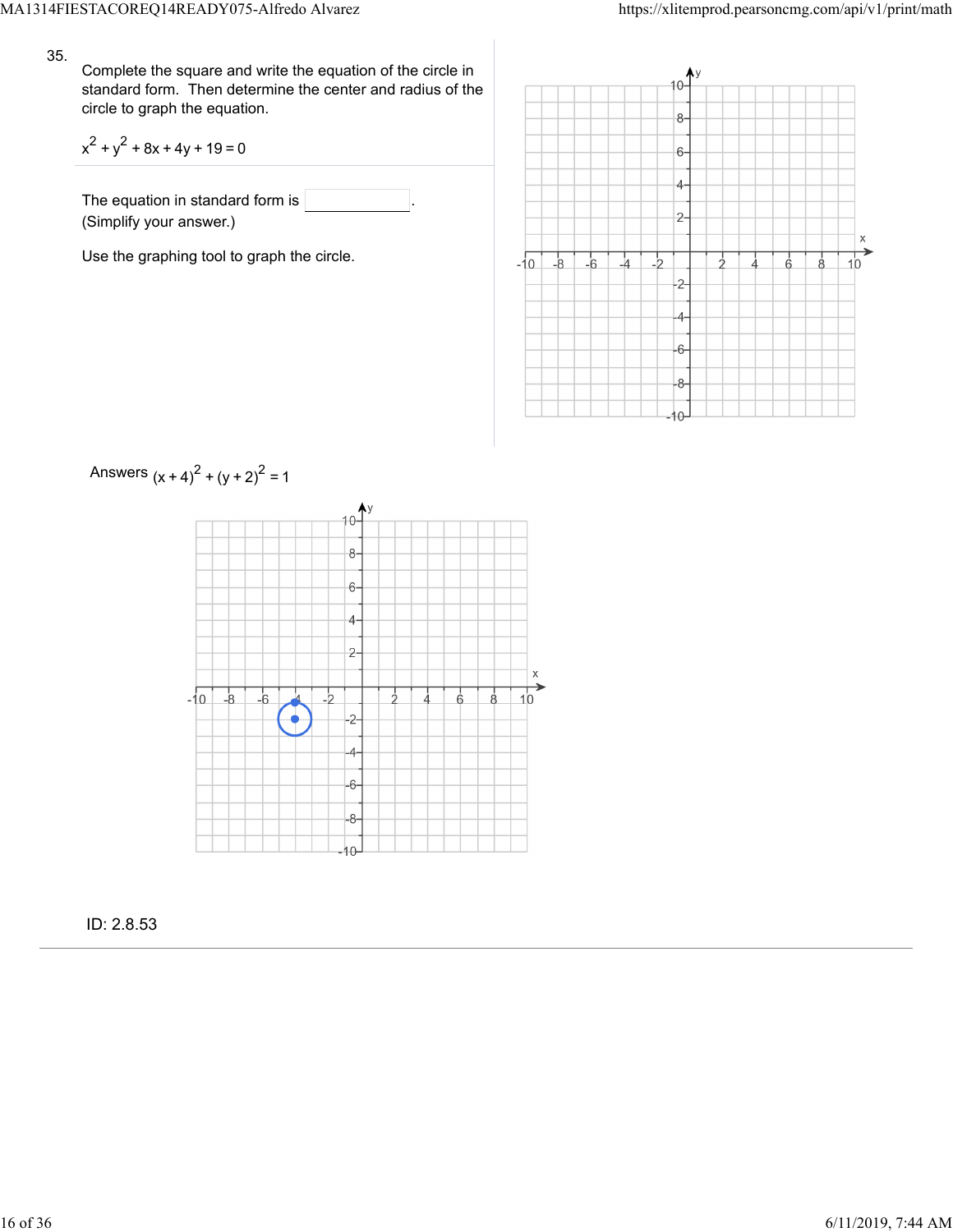36. In the following exercise, find the coordinates of the vertex for the parabola defined by the given quadratic function.

37. Find the coordinates of the vertex for the parabola defined by the given quadratic function. ID: 3.1.13  $f(x) = 4x^2 + 16x + 10$ The vertex is  $\boxed{\qquad \qquad}$ . (Type an ordered pair.) Answer: ( − 2, − 6)

 $f(x) = -x^2 + 8x + 10$ 

The vertex is  $\boxed{\qquad \qquad}$ . (Type an ordered pair.)

Answer: (4,26)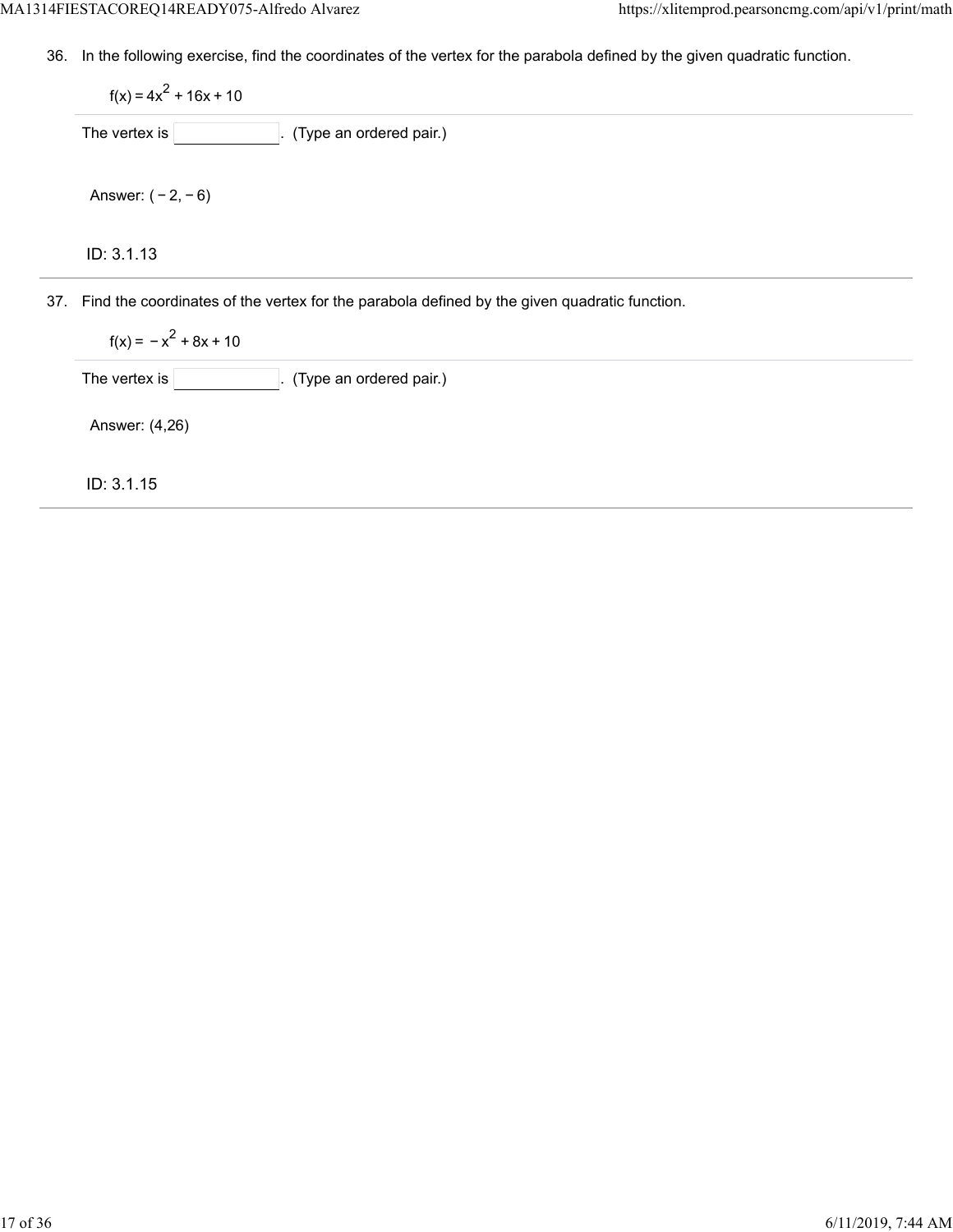Use the vertex and intercepts to sketch the graph of the quadratic function. Give the equation of the parabola's axis of symmetry. Use the graph to determine the domain and range of the function.

$$
f(x) = (x + 3)^2 - 4
$$

Use the graphing tool to graph the function. Use the vertex and one of the intercepts when drawing the graph.







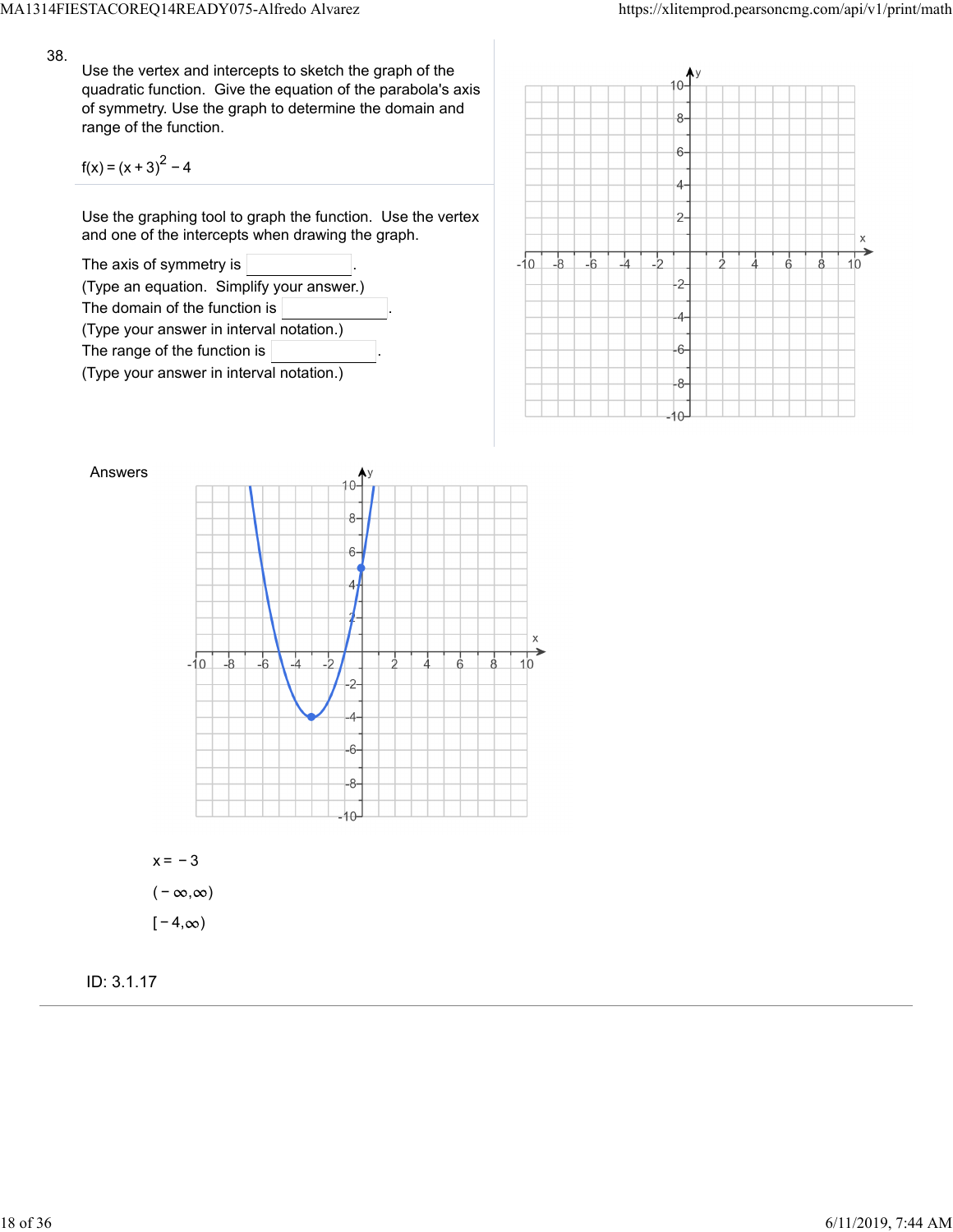Use the vertex and intercepts to sketch the graph of the quadratic function. Give the equation of the parabola's axis of symmetry. Use the graph to determine the function's domain and range.

 $f(x) = x^{2} - 2x - 3$ 

Use the graphing tool to graph the equation. Use the vertex and one of the intercepts when drawing the graph.

The axis of symmetry is (Type an equation.) The domain of f is  $\vert$ (Type your answer in interval notation.)

The range of f is  $\sqrt{ }$ (Type your answer in interval notation.)





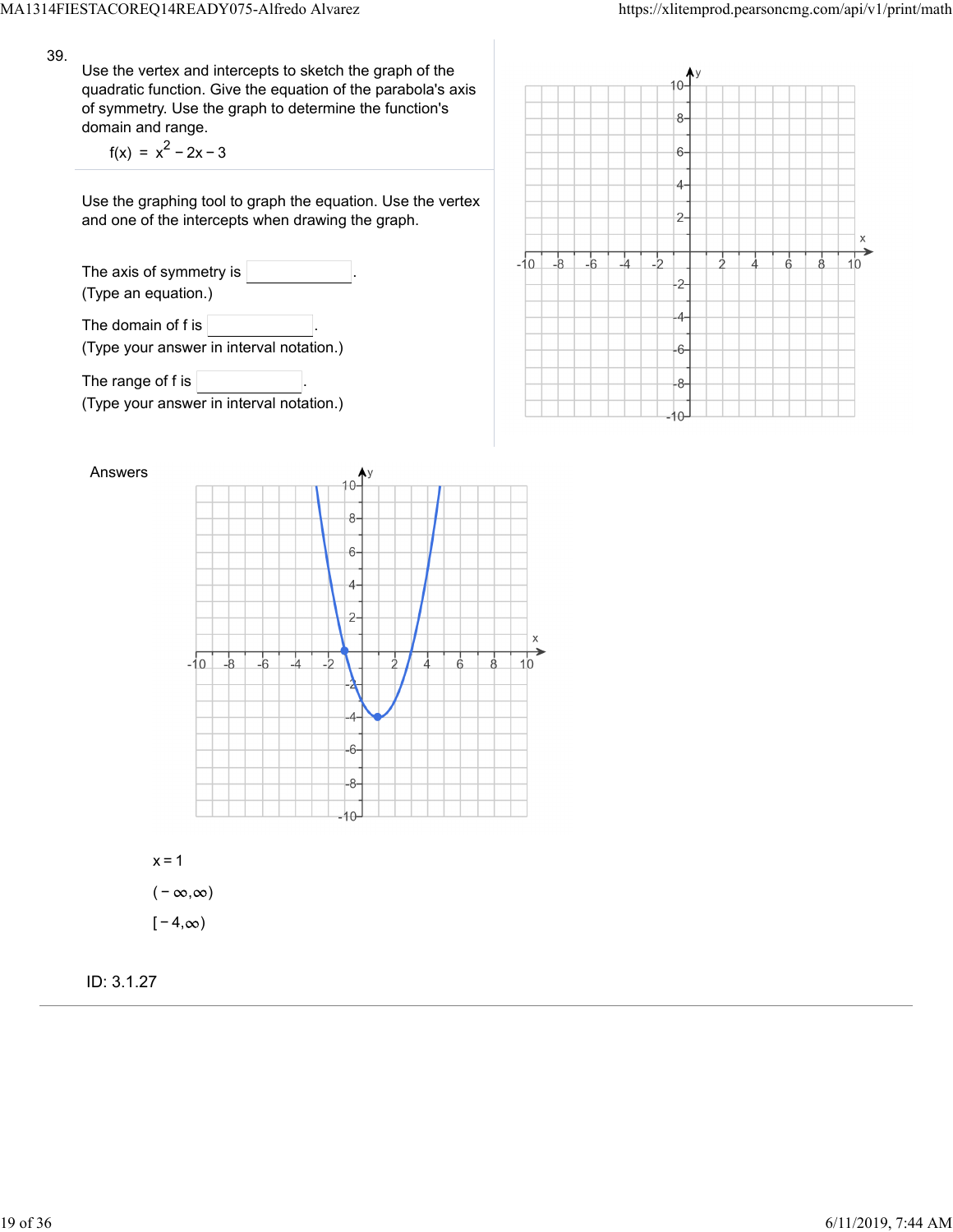Use the vertex and intercepts to sketch the graph of the quadratic function. Give the equation of the parabola's axis of symmetry. Use the graph to determine the domain and range of the function.

$$
f(x) = 4x - x^2 + 5
$$

Use the graphing tool to graph the equation. Use the vertex and one of the intercepts to draw the graph.







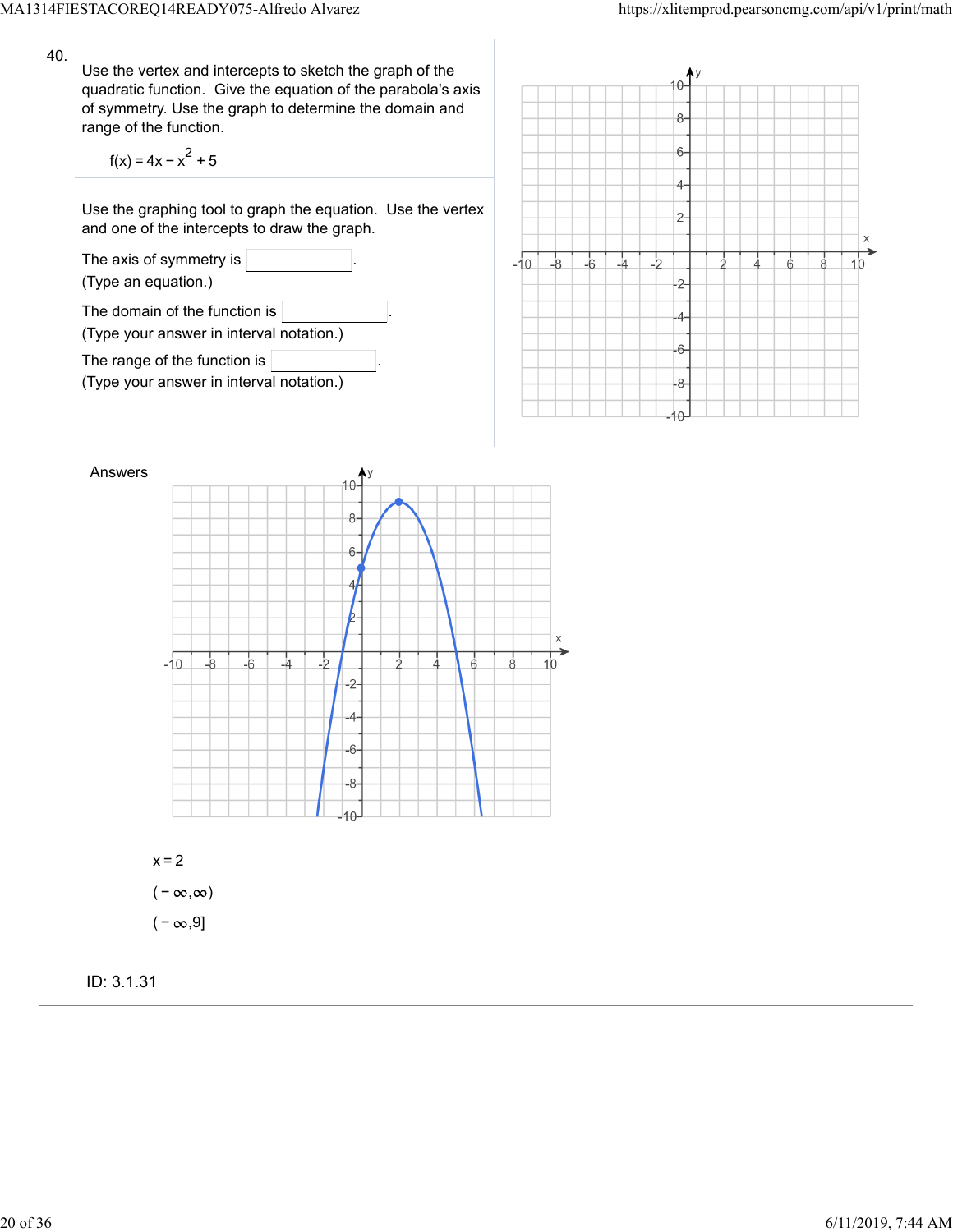41. Consider the function  $f(x) = -2x^2 + 8x - 3$ .

- **a.** Determine, without graphing, whether the function has a minimum value or a maximum value.
- **b.** Find the minimum or maximum value and determine where it occurs.
- **c.** Identify the function's domain and its range.

| a. The function has a (1)<br>value.                               |  |  |  |  |
|-------------------------------------------------------------------|--|--|--|--|
| <b>b.</b> The minimum/maximum value is<br>It occurs at $x =$      |  |  |  |  |
| c. The domain of f is<br>(Type your answer in interval notation.) |  |  |  |  |
| The range of f is<br>. (Type your answer in interval notation.)   |  |  |  |  |
| maximum<br>(1)<br>minimum                                         |  |  |  |  |
| Answers (1) maximum                                               |  |  |  |  |
| 5                                                                 |  |  |  |  |
| $\overline{c}$                                                    |  |  |  |  |
| $(-\infty,\infty)$                                                |  |  |  |  |
| $(-\infty, 5]$                                                    |  |  |  |  |

#### ID: 3.1.41

42. Divide using synthetic division.

$$
(x3 + 5x2 - 9x + 2) \div (x - 7)
$$
  

$$
(x3 + 5x2 - 9x + 2) \div (x - 7) =
$$
  

$$
+ \frac{1}{x - 7}
$$
  
(Simplify your answers. Do not factor. Use integers or fractions for any numbers in the expressions.)

Answers  $x^2$  + 12x + 75 527

## ID: 3.3.21

 $43.$  Solve the equation  $x^3 - 5x^2 + 2x + 8 = 0$  given that −1 is a zero of f(x) =  $x^3 - 5x^2 + 2x + 8$ .

The solution set is  $\{\}$  . (Use a comma to separate answers as needed.)

Answer: − 1,4,2

#### ID: 3.3.43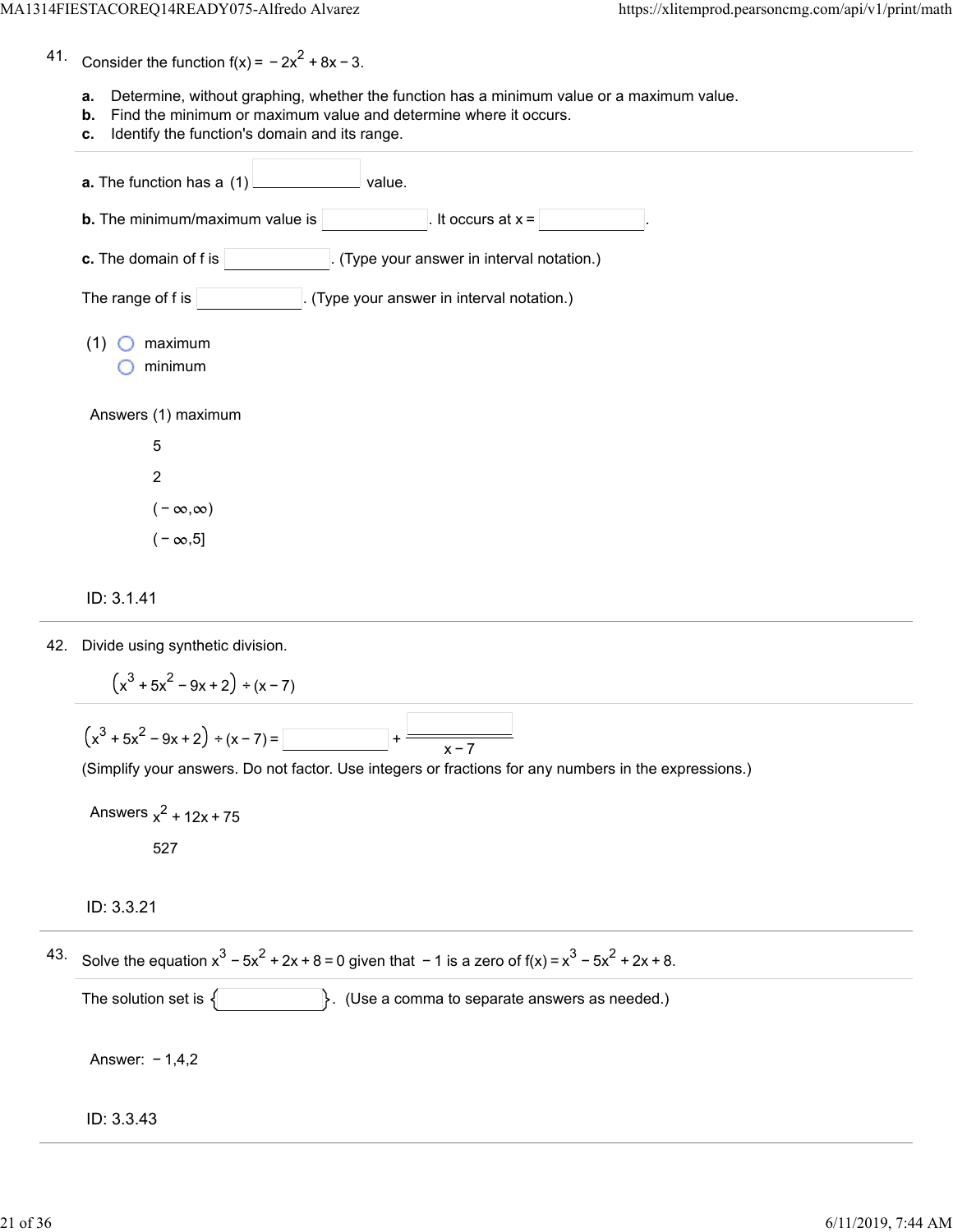44. The following function is given.

 $f(x) = 7x^3 - 5x^2 - 63x + 45$ 

**a.** List all rational zeros that are possible according to the Rational Zero Theorem. Choose the correct answer below.

**A.**  $\pm 1, \pm 7, \pm \frac{1}{2}, \pm \frac{7}{2}, \pm \frac{1}{2}, \pm \frac{7}{2}, \pm \frac{1}{2}, \pm \frac{7}{2}, \pm \frac{1}{45}, \pm \frac{7}{45}, \pm \frac{1}{46}, \pm \frac{1}{47}$  **B.**  $\pm 1, \pm 7, \pm \frac{1}{2}, \pm \frac{7}{2}, \pm \frac{1}{6}, \pm \frac{7}{6}, \pm \frac{1}{7}, \pm \frac{7}{7}, \pm \frac{1}{45}, \pm \frac{7}{45}, \pm \frac{1}{46}, \pm \frac{1}{46}$  **C.**  $\pm$  1,  $\pm$  3,  $\pm$  9,  $\pm$  5,  $\pm$  15,  $\pm$  45,  $\pm$   $\frac{1}{2}$ ,  $\pm$   $\frac{3}{2}$ ,  $\pm$   $\frac{9}{2}$ ,  $\pm$   $\frac{5}{2}$ ,  $\pm$   $\frac{15}{2}$ ,  $\pm$  **D.**  $\pm 1, \pm 3, \pm 6, \pm 5, \pm 15, \pm 45, \pm \frac{1}{7}, \pm \frac{1}{7}, \pm \frac{1}{7}, \pm \frac{1}{7}, \pm \frac{1}{7}, \pm \frac{1}{7}$  

**b.** Use synthetic division to test several possible rational zeros in order to identify one actual zero.

One rational zero of the given function is . (Simplify your answer.)

**c.** Use the zero from part **(b)** to find all the zeros of the polynomial function.

The zeros of the function  $f(x) = 7x^3 - 5x^2 - 63x + 45$  are  $\lceil$ (Simplify your answer. Type an integer or a fraction. Use a comma to separate answers as needed.)

Answers C.  $\pm$  1,  $\pm$  3,  $\pm$  9,  $\pm$  5,  $\pm$  15,  $\pm$  45,  $\pm$   $\frac{1}{2}$ ,  $\pm$   $\frac{1}{2}$ ,  $\pm$   $\frac{1}{2}$ ,  $\pm$   $\frac{1}{2}$ ,  $\pm$  ,3, − 3 

ID: 3.4.11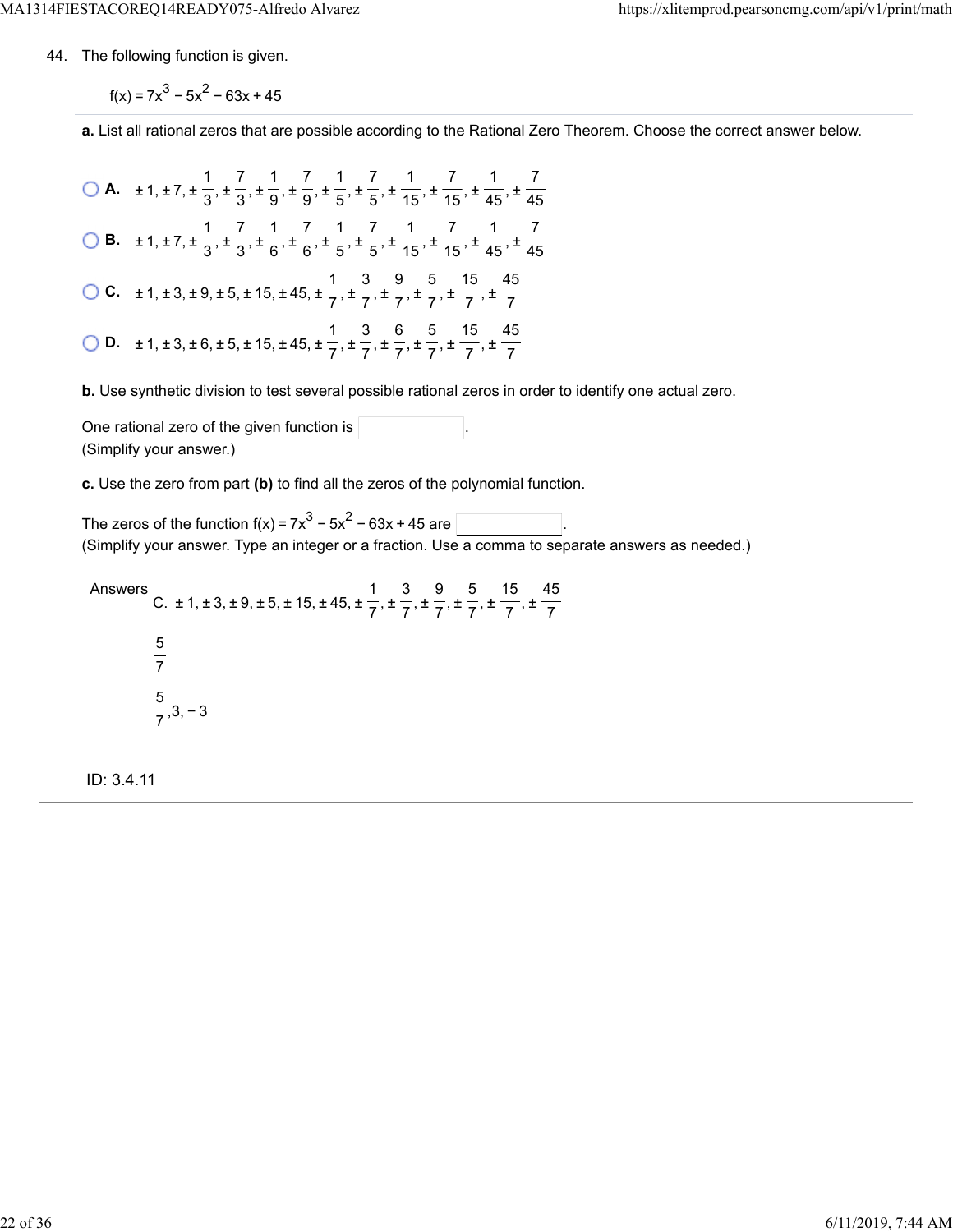- 45. The following equation is given.
	- $x^{3}$  2 $x^{2}$  9x + 18 = 0
	- **a.** List all rational roots that are possible according to the Rational Zero Theorem.

(Use a comma to separate answers as needed.)

**b.** Use synthetic division to test several possible rational roots in order to identify one actual root.

One rational root of the given equation is (Simplify your answer.)

**c.** Use the root from part (**b.**) and solve the equation.

The solution set of  $x^3 - 2x^2 - 9x + 18 = 0$  is  $\sqrt{ }$ (Simplify your answer. Type an exact answer, using radicals as needed. Use integers or fractions for any numbers in the expression. Use a comma to separate answers as needed.)

Answers 1, − 1,3, − 3,18, − 18,2, − 2,6, − 6,9, − 9 2

 $2,3,-3$ 

ID: 3.4.17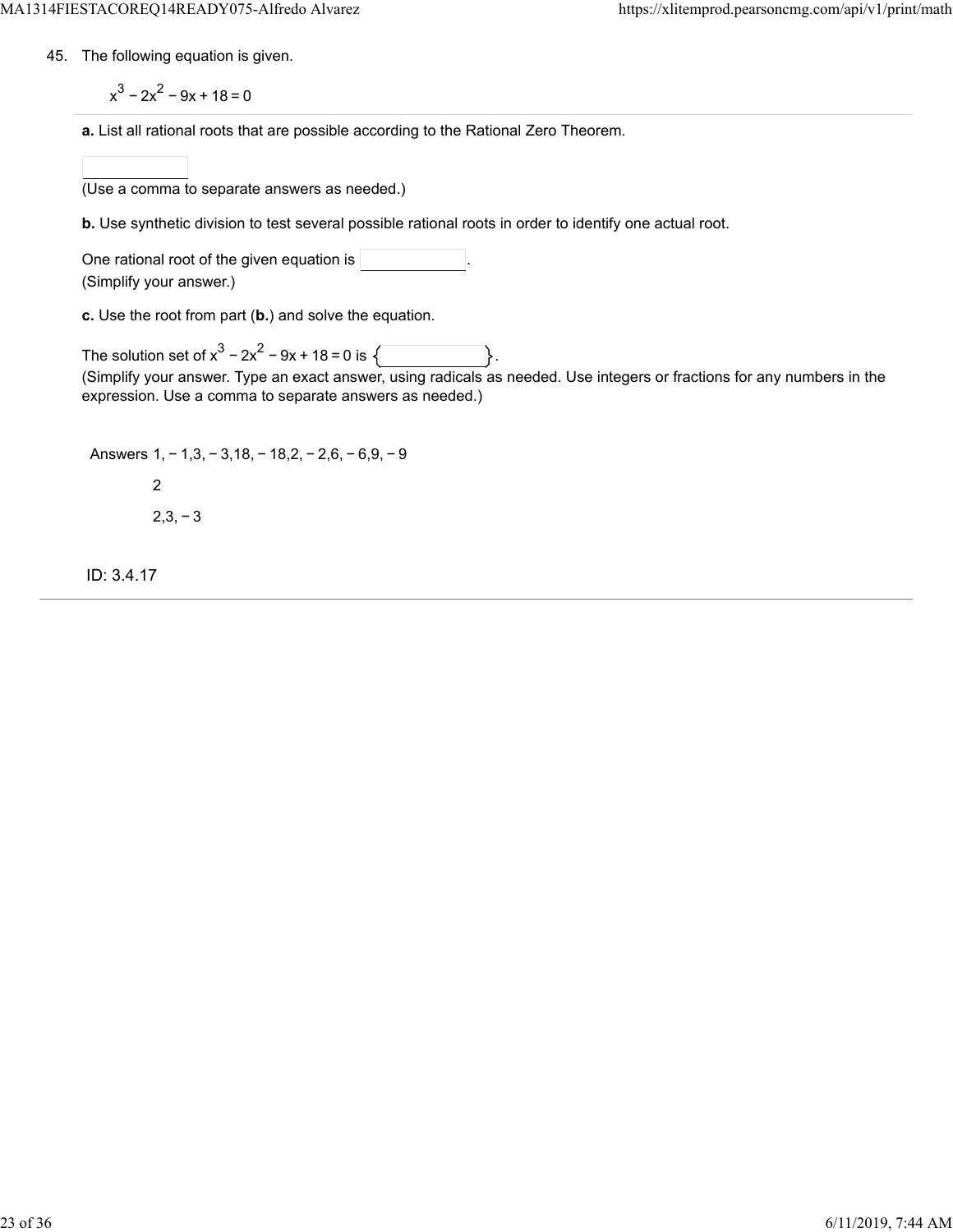- 46. An incomplete graph of the polynomial function f(x) =  $-x^3 + 3x^2 + 13x - 15$  is shown on the right.
	- **a.** Find all zeros of the function.
	- **b.** Without using a graphing utility, draw a complete graph of the function.



**a.** The zeros are (Use a comma to separate answers as needed.)

**b.** Choose the correct graph of the function below. The scale for each graph is  $[-10, 10, 1]$  by  $[-60, 65, 5]$ .







### ID: 3.4.53

47. Find the vertical asymptotes, if any, and the values of x corresponding to holes, if any, of the graph of the rational function.

$$
h(x) = \frac{x+3}{x(x-6)}
$$

Select the correct choice below and, if necessary, fill in the answer box to complete your choice. (Type an equation. Use a comma to separate answers as needed.)

**A.** There are no vertical asymptotes but there is(are) hole(s) corresponding to .

**B.** The vertical asymptote(s) is(are) **B.** There are no holes.

**C.** The vertical asymptote(s) is(are) and hole(s) corresponding to

**D.** There are no discontinuities.

.

| Answer: B. The vertical asymptote(s) is(are) $\vert x = 6, x = 0 \vert$ . There are no holes. |  |  |
|-----------------------------------------------------------------------------------------------|--|--|
|-----------------------------------------------------------------------------------------------|--|--|

### ID: 3.5.23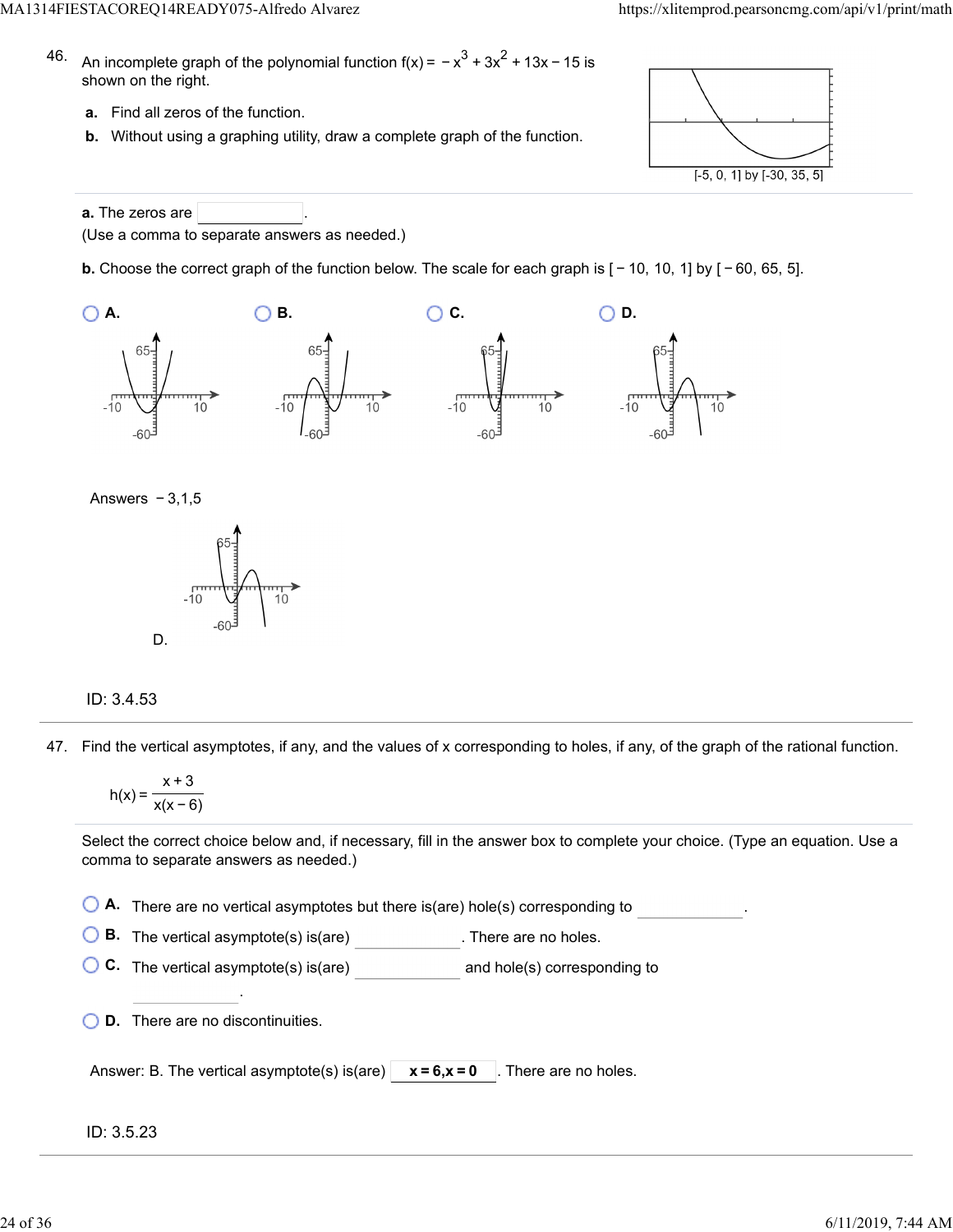48. Find the vertical asymptotes, if any, and the values of x corresponding to holes, if any, of the graph of the rational function.

f(x) = x−6  $x^2 - 10x + 24$ 

Select the correct choice below and, if necessary, fill in the answer box(es) to complete your choice. (Type an integer or a fraction. Use a comma to separate answers as needed.)

 $\bigcirc$  **A.** Hole(s) at  $x =$ **B.** Vertical asymptote(s) at  $x =$  and hole(s) at  $x =$ **C.** Vertical asymptote(s) at x = **D.** There are no discontinuities. Answer: B. Vertical asymptote(s) at  $x = \begin{bmatrix} 4 \\ 4 \end{bmatrix}$  and hole(s) at  $x = \begin{bmatrix} 6 \\ 1 \end{bmatrix}$ 

ID: 3.5.33

49. Find the horizontal asymptote, if any, of the graph of the rational function.

$$
f(x) = \frac{15x}{3x^2 + 7}
$$

Select the correct choice below and, if necessary, fill in the answer box to complete your choice.

**A.** The horizontal asymptote is ... (Type an equation.)

**B.** There is no horizontal asymptote.

Answer: A. The horizontal asymptote is  $\vert \mathbf{y} = \mathbf{0} \vert$ . (Type an equation.)

# ID: 3.5.37

50. Find the horizontal asymptote, if any, of the graph of the rational function.

$$
g(x) = \frac{12x^2}{4x^2 + 9}
$$

Select the correct choice below and, if necessary, fill in the answer box to complete your choice.

**A.** The horizontal asymptote is . (Type an equation.)

**B.** There is no horizontal asymptote.

Answer: A. The horizontal asymptote is  $|$   $y=3$   $|$ . (Type an equation.)

# ID: 3.5.39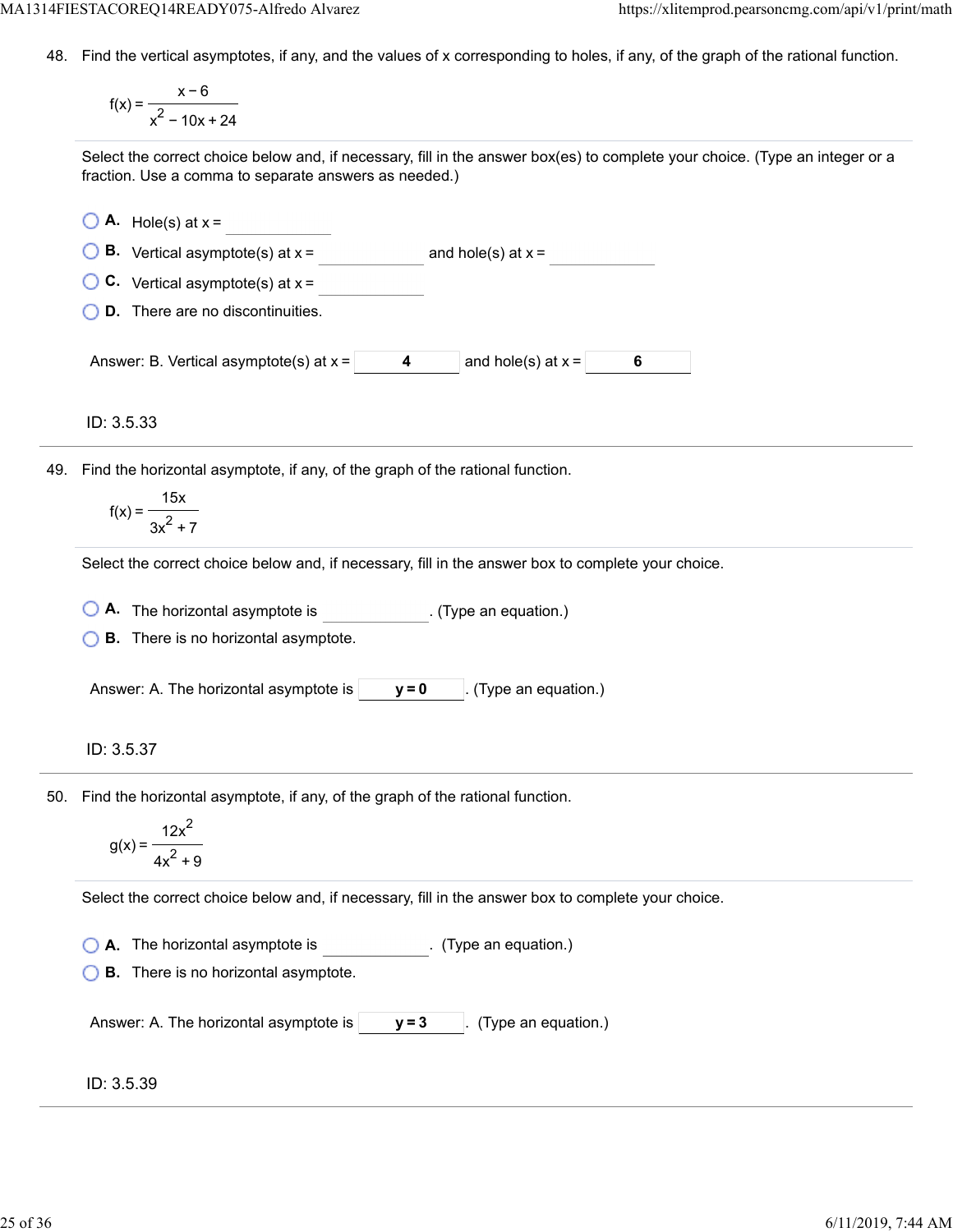MA1314FIESTACOREQ14READY075-Alfredo Alvarez https://xlitemprod.pearsoncmg.com/api/v1/print/math

51. **a.** Find the slant asymptote of the graph of the rational function and **b.** Use the slant asymptote to graph the rational function.

$$
f(x) = \frac{x^2 - x - 2}{x - 3}
$$

**a.** Find the slant asymptote of the graph of f. Select the correct choice below and fill in any answer boxes within your choice.

 $\bigcirc$  **A.**  $y =$ 

**B.** There is no slant asymptote.

**b.** Use the slant asymptote to graph the rational function.

First determine the symmetry of the graph of f.

- $\bigcirc$  **A.** The graph has y-axis symmetry:  $f(-x) = f(x)$ .
- **B.** The graph has origin symmetry:  $f(-x) = -f(x)$ .
- **C.** The graph has both y-axis and origin symmetry.
- **D.** The graph has neither y-axis nor origin symmetry.

Find the y-intercept(s). Select the correct choice below and fill in any answer boxes within your choice.

**A.** The y-intercept is .

(Type an integer or a simplified fraction. Use a comma to separate answers as needed.)

**B.** There is no y-intercept.

Find the x-intercept(s). Select the correct choice below and fill in any answer boxes within your choice.

**A.** The x-intercept is .

(Type an integer or a simplified fraction. Use a comma to separate answers as needed.)

**B.** There is no x-intercept.

Find the vertical asymptote(s). Select the correct choice below and fill in any answer boxes within your choice.

 $\bigcirc$  **A.**  $x =$ 

(Type an integer or a simplified fraction. Use a comma to separate answers as needed.)

**B.** There is no vertical asymptote.

Find the horizontal asymptote(s). Select the correct choice below and fill in any answer boxes within your choice.

 $\bigcirc$  **A.**  $v =$ 

(Type an integer or a simplified fraction. Use a comma to separate answers as needed.)

**B.** There is no horizontal asymptote.

Plot points between and beyond each x-intercept and vertical asymptote, then use the information above to graph the rational function. Choose the correct graph below.

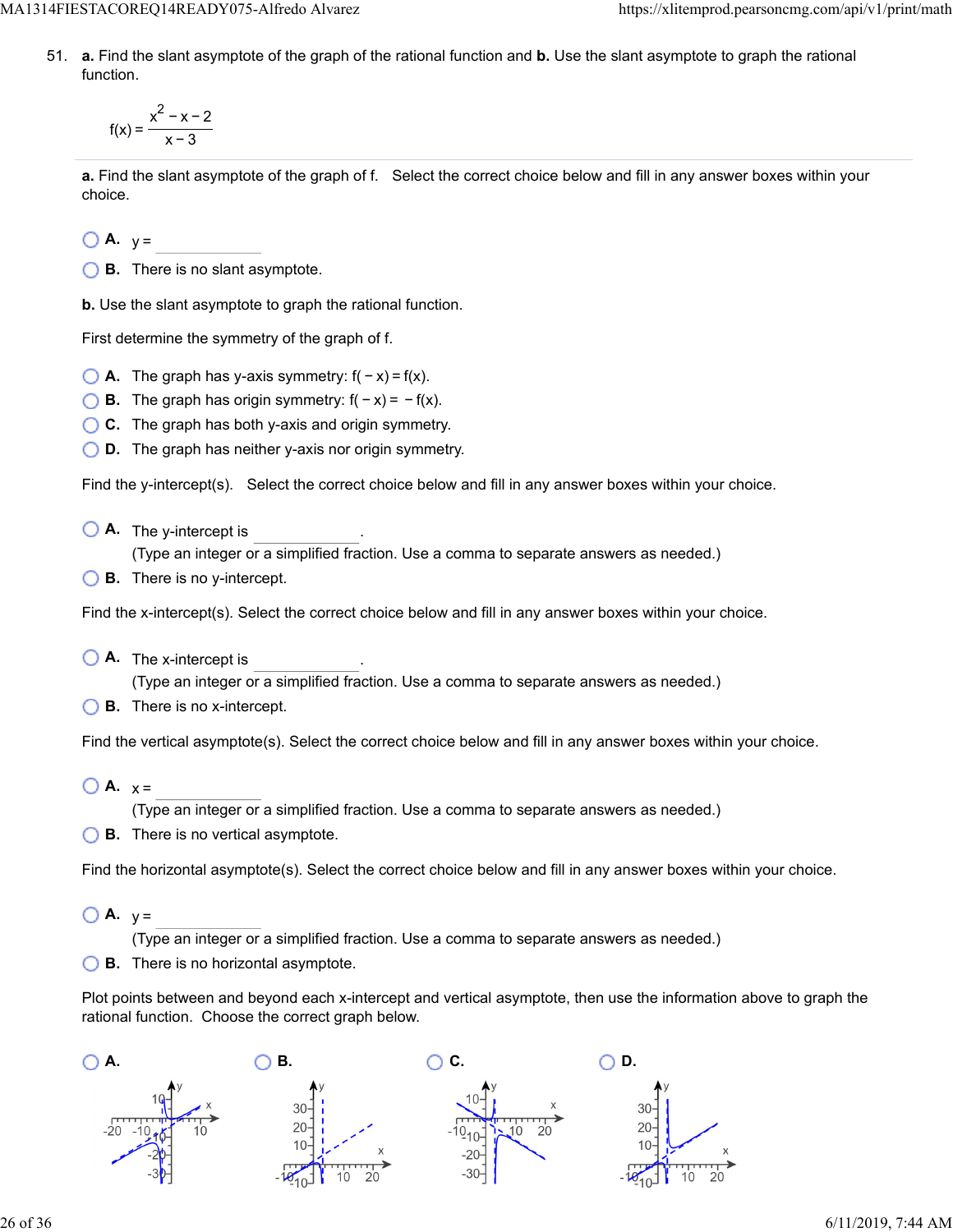Answers A.  $y = \sqrt{x+2}$ 

D. The graph has neither y-axis nor origin symmetry.

A. The y-intercept is **2 3**

(Type an integer or a simplified fraction. Use a comma to separate answers as needed.)

A. The x-intercept is  $\boxed{\phantom{000}-1,2}$ 

(Type an integer or a simplified fraction. Use a comma to separate answers as needed.)

A.  $x =$  **3** (Type an integer or a simplified fraction. Use a comma to separate answers as needed.)

B. There is no horizontal asymptote.



ID: 3.5.85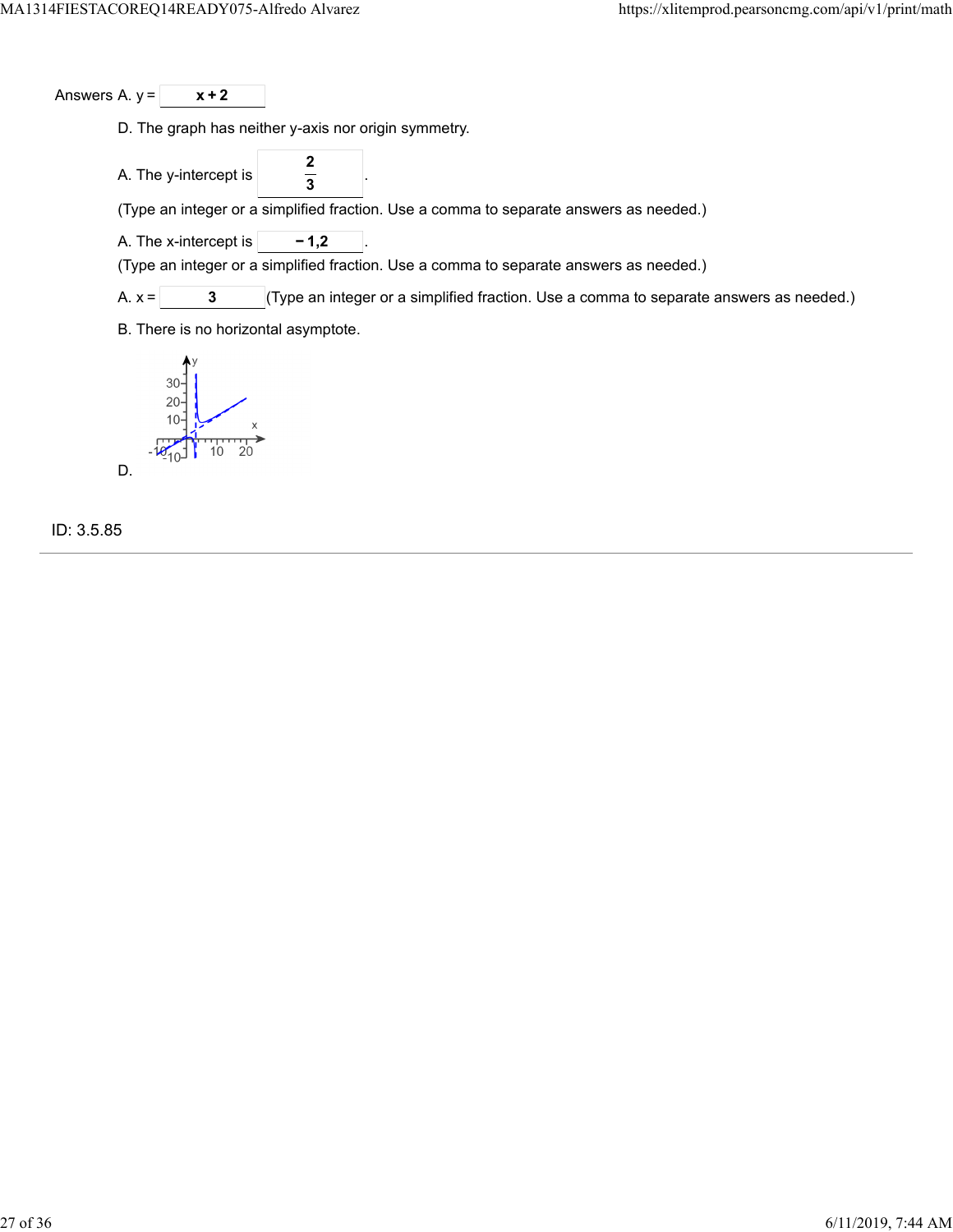52. Graph the given function by making a table of coordinates.

 $f(x) = 4^x$ 

Complete the table of coordinates.

|                                                      | $\overline{\phantom{0}}$ |  |  |  |  |
|------------------------------------------------------|--------------------------|--|--|--|--|
|                                                      |                          |  |  |  |  |
| (Type integers or fractions. Simplify your answers.) |                          |  |  |  |  |

Choose the correct graph below.







ID: 4.1.11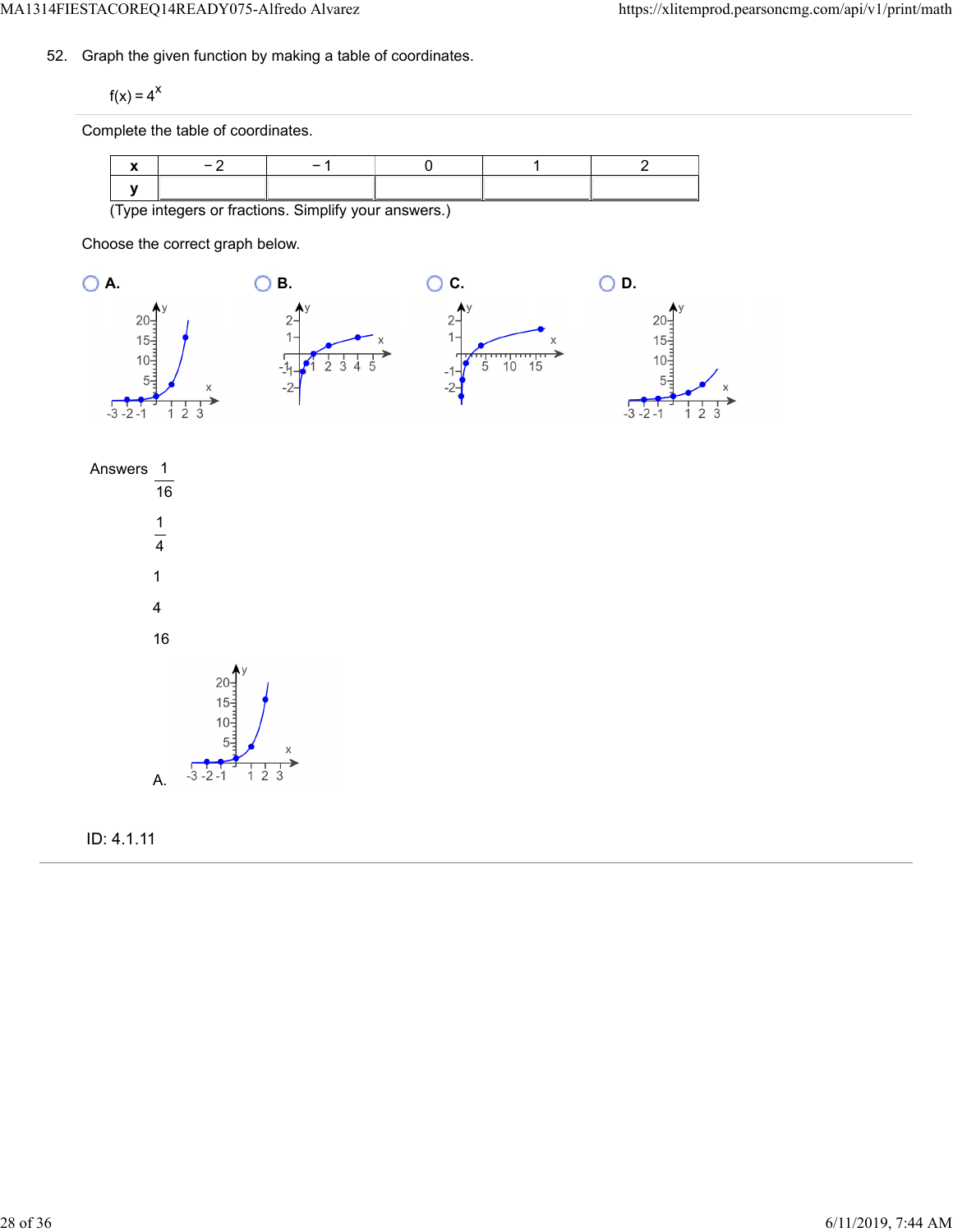53. The graph of an exponential function is given. Select the function for the graph.



Identify the function.

**0 A.** 
$$
f(x) = 4^{x-1}
$$
 **0 B.**  $f(x) = 4^x - 1$  **0 C.**  $f(x) = -4^x$  **0 D.**  $f(x) = -4^{-x}$ 

Answer:  $C. f(x) = -4^x$ 

ID: 4.1.23

54. Find the domain of the logarithmic function.

 $f(x) = \log(3-x)$ 

The domain of  $f(x) = \log(3 - x)$  is (Type your answer in interval notation.)

Answer:  $(-\infty,3)$ 

ID: 4.2.77

55. Use properties of logarithms to expand the logarithmic expression as much as possible. Evaluate logarithmic expressions without using a calculator if possible.



Answer: 3 **log** <sub>b</sub>x + **log** <sub>b</sub>y − 4 **log** <sub>b</sub>z

ID: 4.3.27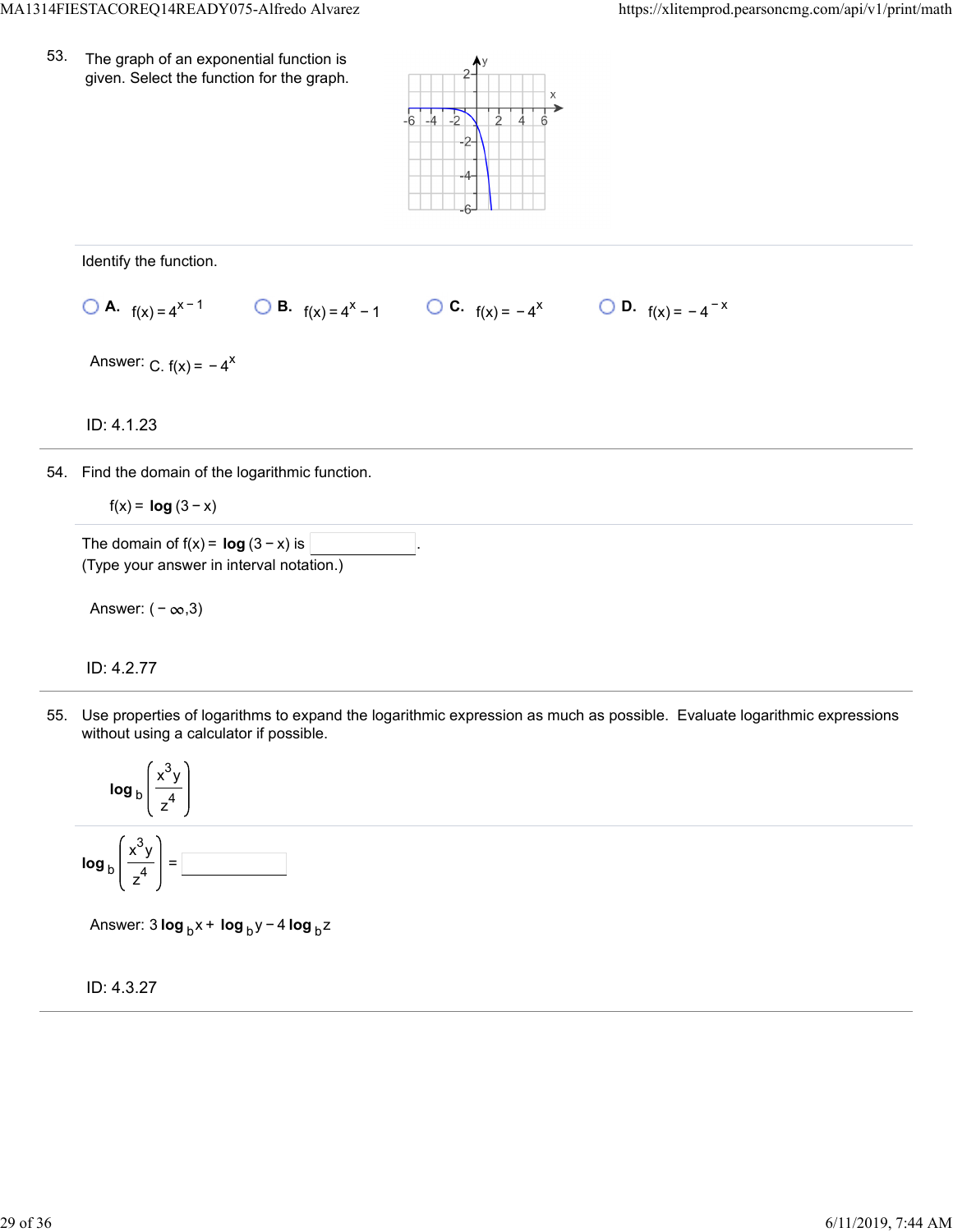56. Use properties of logarithms to expand the logarithmic expression as much as possible. Evaluate logarithmic expressions without using a calculator if possible.

**ln** x 2 x <sup>2</sup> + 6 (x + 6)<sup>3</sup> **ln** x 2 x <sup>2</sup> + 6 (x + 6)<sup>3</sup> <sup>=</sup>

Answer: 
$$
2 \ln x + \frac{1}{2} \ln (x^2 + 6) - 3 \ln (x + 6)
$$

# ID: 4.3.37

57. Solve the following exponential equation by expressing each side as a power of the same base and then equating exponents.

$$
9^{x+7} = 81^{x-9}
$$

The solution set is  $\{$ 

Answer: 25

# ID: 4.4.19

58. Solve the following exponential equation by taking the natural logarithm on both sides. Express the solution in terms of natural logarithms. Then, use a calculator to obtain a decimal approximation for the solution.

 $3 e^{3x} = 1734$ 

What is the solution in terms of natural logarithms?

The solution set is  $\{$ 

(Use a comma to separate answers as needed. Simplify your answer. Use integers or fractions for any numbers in the expression.)

What is the decimal approximation for the solution?

The solution set is  $\{$ (Use a comma to separate answers as needed. Round to two decimal places as needed.)

Answers **ln** 578 3 2.12

ID: 4.4.31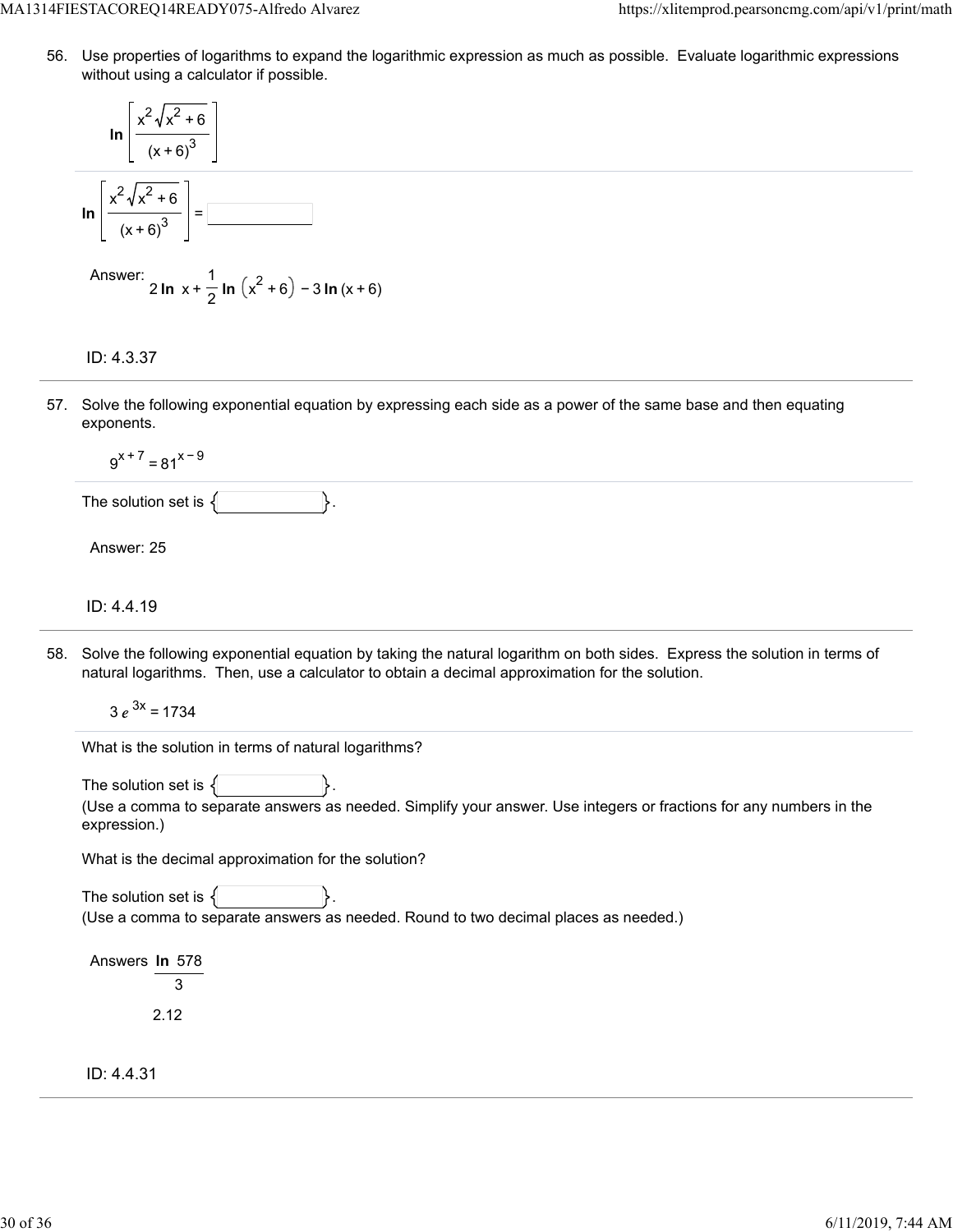59. Solve the exponential equation. Express the solution in terms of natural logarithms. Then use a calculator to obtain a decimal approximation for the solution.

 $7<sup>(x + 2)</sup> = 386$ 

What is the solution in terms of natural logarithms?

The solution set is  $\{$ 

(Use a comma to separate answers as needed. Simplify your answer. Use integers or fractions for any numbers in the expression.)

What is the decimal approximation for the solution?

The solution set is  $\{$ (Use a comma to separate answers as needed. Round to two decimal places as needed.)

Answers **ln** 386 − 2 **ln** 7 1.06

ID: 4.4.37

60. Solve the following logarithmic equation. Be sure to reject any value of x that is not in the domain of the original logarithmic expression. Give the exact answer.

**log**  $(x + 23) = 6$ 

Select the correct choice below and, if necessary, fill in the answer box to complete your choice.

**A.** The solution set is  $\{$  **F**  $\}$ . (Type an integer or a simplified fraction.)

**B.** There is no solution.

Answer: A. The solution set is  $\{\ \ \ \ \ \ \ \ \ \ \ \ 41 \ \ \ \ \ \ \}$ . (Type an integer or a simplified fraction.)

ID: 4.4.55

61. Solve the logarithmic equation. Be sure to reject any value of x that is not in the domain of the original logarithmic expressions. Give an exact answer.

**log**  $_{12}x + \log_{12}(11x - 1) = 1$ 

Select the correct choice below and, if necessary, fill in the answer box to complete your choice.

- **A.** The solution set is  $\{$   $\}$ . (Type an exact answer in simplified form.)
- **B.** There is no solution.

| Answer: A. The solution set is $\left\{ \right\}$ |  | $\mathcal{C}$ . (Type an exact answer in simplified form.) |
|---------------------------------------------------|--|------------------------------------------------------------|
|---------------------------------------------------|--|------------------------------------------------------------|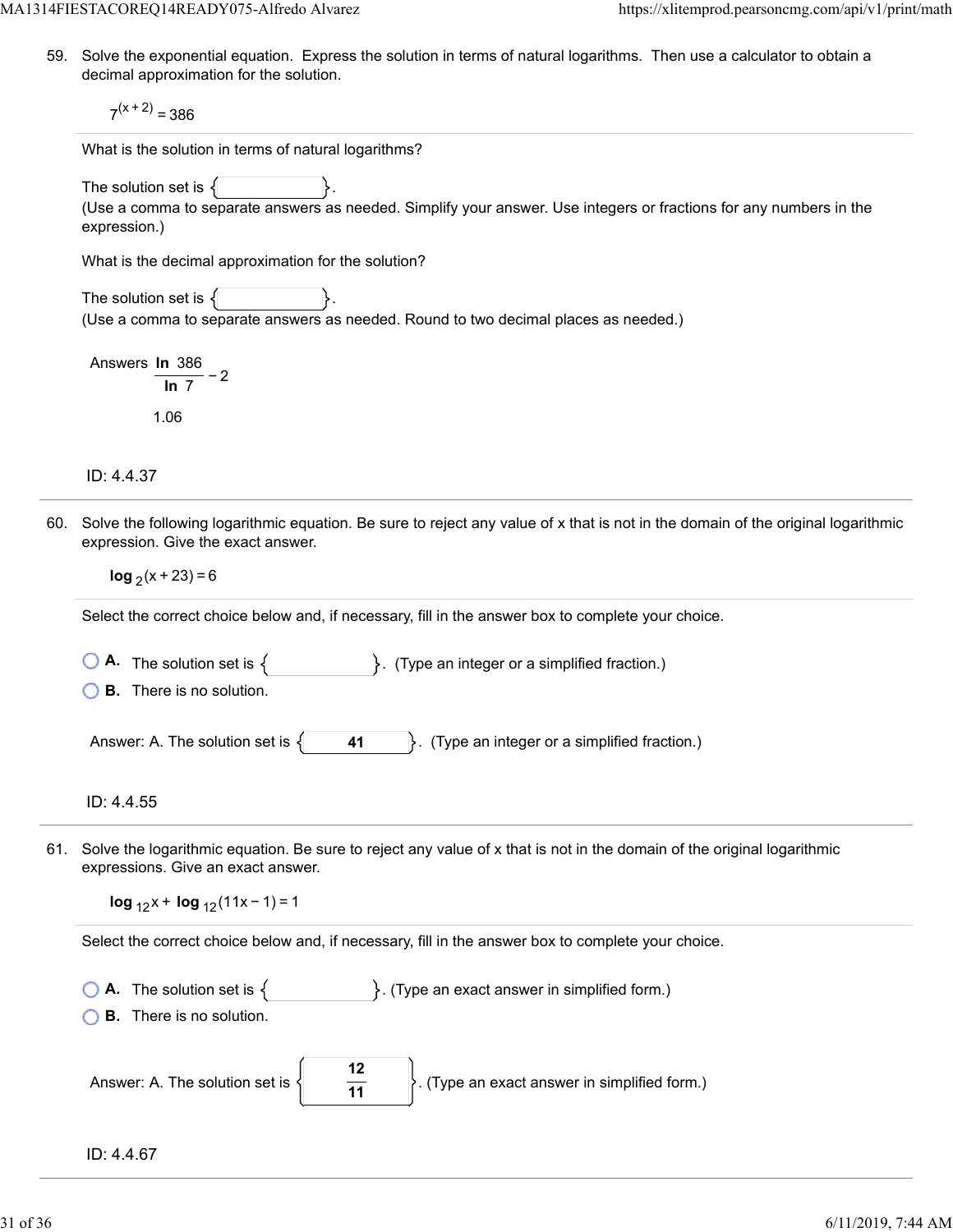MA1314FIESTACOREQ14READY075-Alfredo Alvarez https://xlitemprod.pearsoncmg.com/api/v1/print/math

62. Solve the logarithmic equation. Be sure to reject any value of x that is not in the domain of the original logarithmic expressions. Give the exact answer.

**log**  $(x - 5)$  + **log**  $(x - 1) = 5$ 

Select the correct choice below and, if necessary, fill in the answer box to complete your choice.

- $\bigcirc$  **A.** The solution set is  $\{$ (Simplify your answer. Use a comma to separate answers as needed.)
- **B.** There is no solution.

Answer: A. The solution set is  $\{$ **9** (Simplify your answer. Use a comma to separate answers as needed.)

ID: 4.4.69

63. Solve the logarithmic equation. Be sure to reject any value of x that is not in the domain of the original logarithmic expressions. Give the exact answer.

 $log_5(x + 19) - log_5(x - 5) = 2$ 

Select the correct choice below and, if necessary, fill in the answer box to complete your choice.

 $\overline{\bigcirc}$  **A.** The solution set is  $\{\_\_\_\_\_\_\_\_\_\_\_\_\_\_\_\_\_\_\_\_\_\_\_\_\_\_\_\_\_\_\_\_\_\_$ (Simplify your answer. Use a comma to separate answers as needed.) **B.** There is no solution.

Answer: A. The solution set is  $\{ \}$  6 (Simplify your answer. Use a comma to separate answers as needed.)

### ID: 4.4.71

64. Solve the logarithmic equation. Be sure to reject any value of x that is not in the domain of the original logarithmic expressions. Give the exact answer.

 $log(x + 12) = log x + log 12$ 

Select the correct choice below and, if necessary, fill in the answer box to complete your choice.

 $\bigcirc$  **A.** The solution set is  $\{$ (Simplify your answer. Use a comma to separate answers as needed.) **B.** There is no solution.

| Answer: A. The solution set is $\left\{\right\}$ |                                                                    |
|--------------------------------------------------|--------------------------------------------------------------------|
|                                                  | (Simplify your answer. Use a comma to separate answers as needed.) |

ID: 4.4.77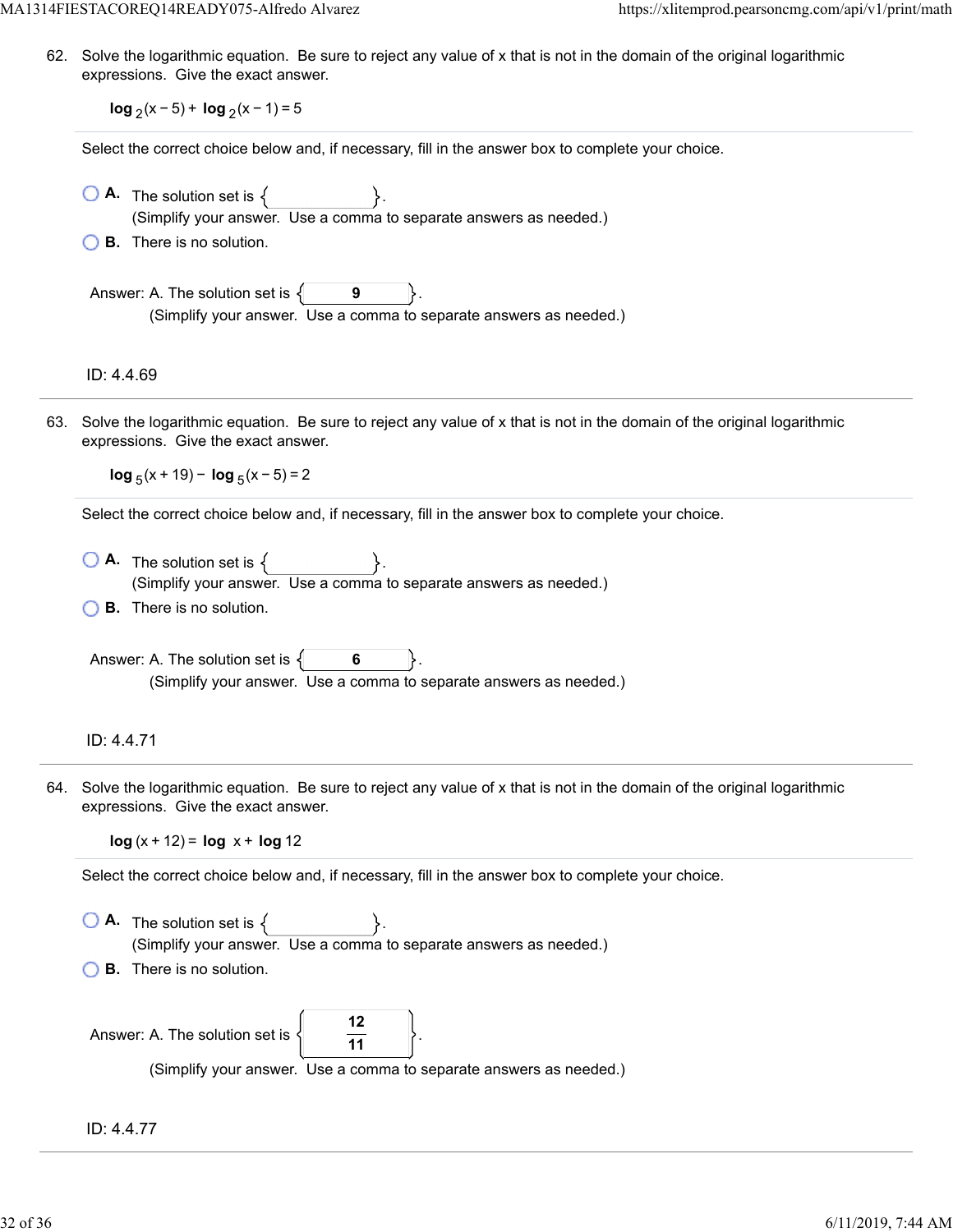65. Solve the logarithmic equation. Be sure to reject any value of x that is not in the domain of the original logarithmic expressions. Give the exact answer.

**log** x + **log** (x + 7) = **log** 8

Select the correct choice below and, if necessary, fill in the answer box to complete your choice.

- $\bigcirc$  **A.** The solution set is  $\{ \}$ . (Simplify your answer. Use a comma to separate answers as needed.)
- **B.** There is no solution.

Answer: A. The solution set is  $\{$ **1** (Simplify your answer. Use a comma to separate answers as needed.)

ID: 4.4.87

66. Complete the table for a savings account subject to 4 compoundings yearly.

|            |          | nt |
|------------|----------|----|
| $=$ P<br>А | -1<br>-1 |    |

| Amounted        | Number of                  | <b>Annual Interest</b> | <b>Accumulated</b> | <b>ITime t</b> |
|-----------------|----------------------------|------------------------|--------------------|----------------|
| <b>Invested</b> | <b>Compounding Periods</b> | <b>Rate</b>            | <b>Amount</b>      | lin Years      |
| \$14,500        |                            | 6%                     | \$25,000           |                |

Let A represent the accumulated amount, P the amount invested, n the number of compounding periods, r the annual interest rate, and t the time. Find the time, t.

 $t =$  | years

(Do not round until the final answer. Then round to one decimal place as needed.)

Answer: 9.1

#### ID: 4.4.107

67. Complete the table for a savings account subject to continuous compounding.

$$
(A = P e^{rt})
$$

| <b>Amount Invested</b> | <b>Annual Interest Rate</b> | <b>Accumulated Amount</b> | Time t in years |
|------------------------|-----------------------------|---------------------------|-----------------|
| \$6500                 | 9%                          | \$13,000                  |                 |

Let A represent the accumulated amount, P the amount invested, r the annual interest rate, and t the time. Find the time, t.

 $t \approx$  years

(Round to one decimal place as needed.)

Answer: 7.7

ID: 4.4.111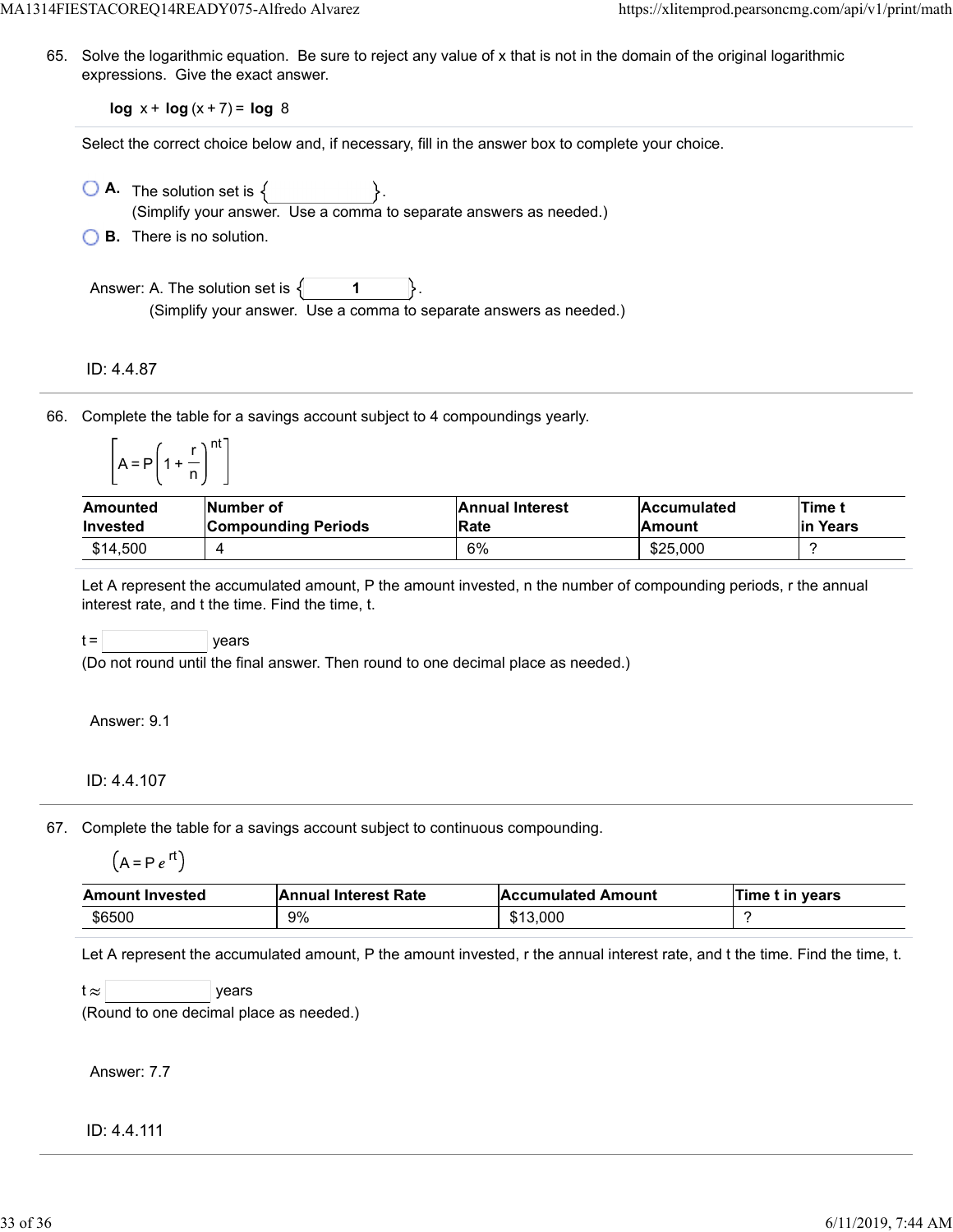68. An artifact originally had 16 grams of carbon-14 present. The decay model A = 16  $e^{\,\,-\,0.000121t}$  describes the amount of carbon-14 present after t years. Use the model to determine how many grams of carbon-14 will be present in 6631 years.

The amount of carbon-14 present in 6631 years will be approximately  $|$  states of grams. (Round to the nearest whole number.)

Answer: 7

ID: 4.5.15

69. Prehistoric cave paintings were discovered in a cave in France. The paint contained 19% of the original carbon-14. Use the exponential decay model for carbon-14, A=A<sub>0</sub>  $e^{\,-\,0.000121t}$ , to estimate the age of the paintings.

The paintings are approximately **The integent of the nearest integerent integer**.)

Answer: 13,725

ID: 4.5.19

| 70. |                                                                                                                                  |
|-----|----------------------------------------------------------------------------------------------------------------------------------|
|     | Use the formula $t = \frac{1}{k}$ that gives the time for a population, with a growth rate k, to double, to answer the following |
|     | questions.                                                                                                                       |

The growth model A = 3  $e^{0.008t}$  describes the population, A, of a country in millions, t years after 2003.

**a.** What is the country's growth rate?

 $|%$ 

**b.** How long will it take the country to double its population?

years (Round to the nearest whole number.)

Answers 0.8

87

ID: 4.5.35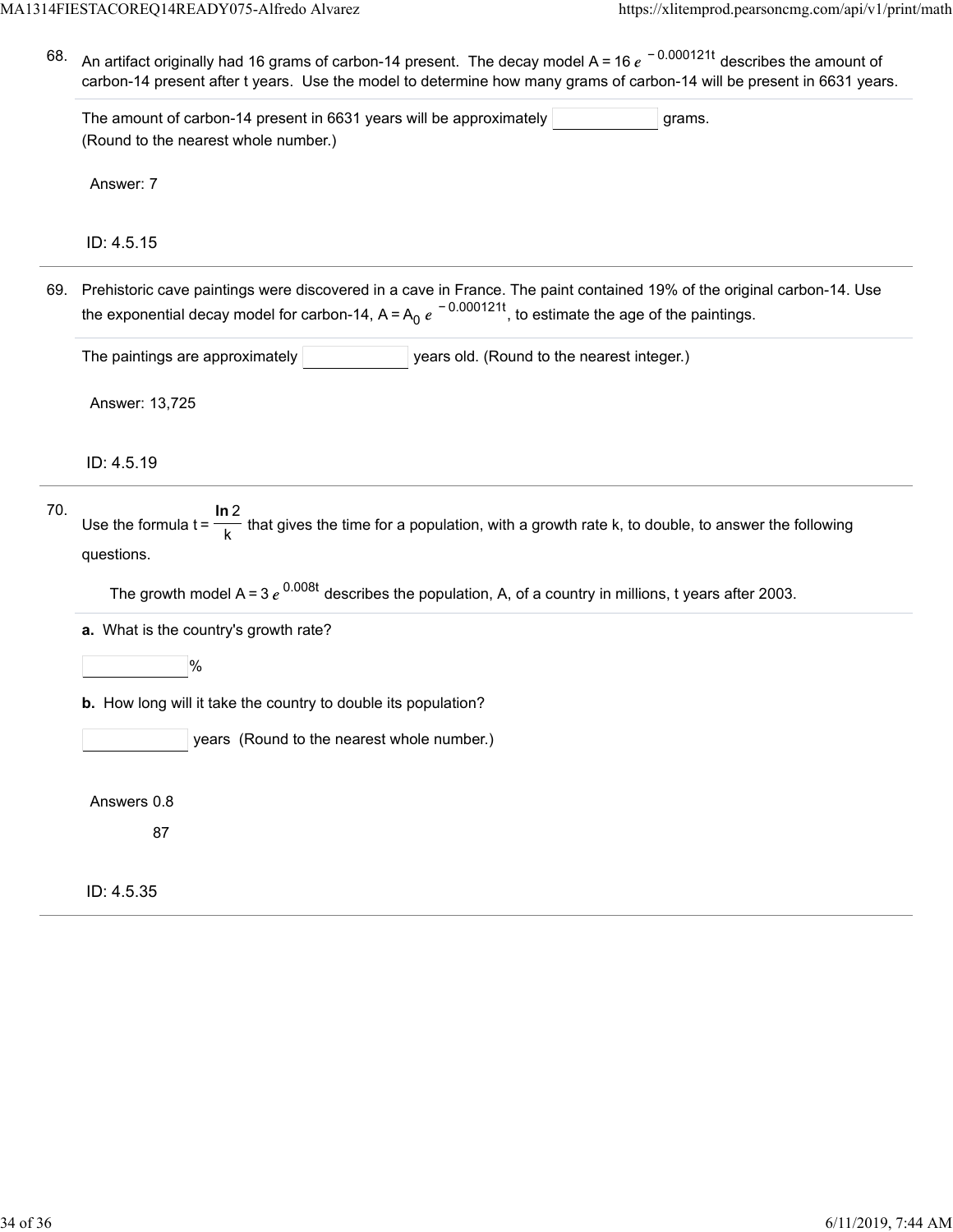- 71. Solve the given system of equations.
	- $x + y + 3z = -5$  $x + y + 5z = -3$  $x - 2y + 7z = 14$

Select the correct choice below and fill in any answer boxes within your choice.

- **A.** There is one solution. The solution set is ) }. (Simplify your answers.) {( , ,
- **B.** There are infinitely many solutions.
- **C.** There is no solution.

#### Answer: A.

| There is one solution<br>The solution set.<br>ТC | - | /our |
|--------------------------------------------------|---|------|
| MOTC                                             |   |      |

- ID: 5.2.5
- 72. Write the first four terms of the sequence whose general term is given.